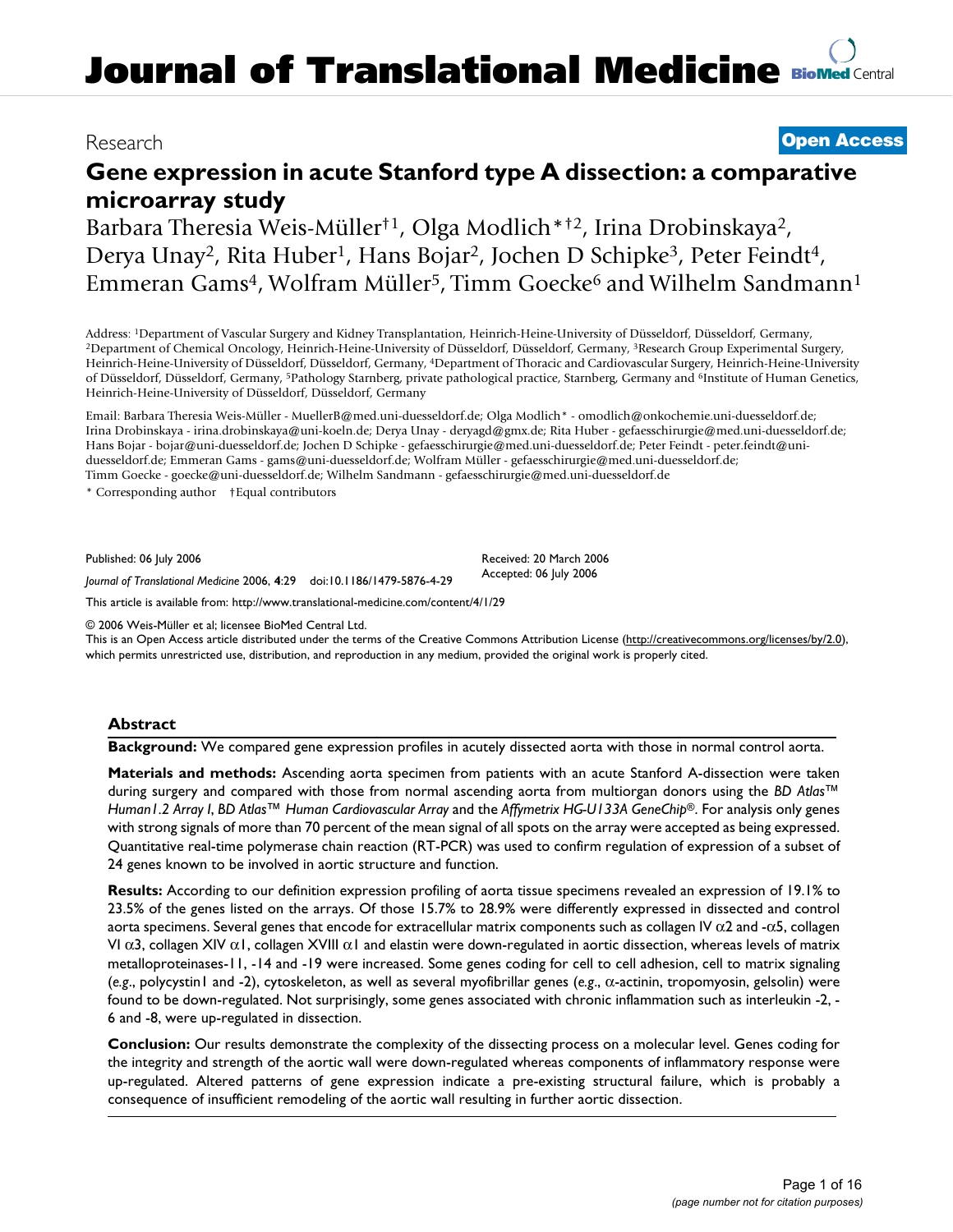#### **Background**

Aortic dissection is a life threatening disease developing without any warning. Modern diagnostic methods, such as computed or magnetic resonance tomography, are able to show an aortic wall hematoma at the acute onset of the disease. This hematoma develops to aortic wall dissection over time. It is proposed that bleeding of the *vasa vasorum* presents the first step of dissection [1,2]. Subsequently intimal tears in the aortic wall will develop later forming a connection within the aortic wall to the aortic blood stream, which at the end results in two blood stream channels, the true and false aortic lumen.

Little is known about the underlying defects of aortic dissection. Patients with heritable connective disorders, such as Marfan-syndrome patients with a defect of the glycoprotein fibrillin-1, and Ehlers-Danlos-syndrome patients with a type III-procollagen disorder are known to develop aortic dissection very early in their life [3-10]. However, only few patients with aortic dissection suffer from one of these syndromes as found in 134 Stanford A- and 158 Stanford B patients treated at our institution between 1984 and 2002. No patients with Ehlers-Danlos syndrome were found and only 9 patients (3.1%) of this cohort fulfilled all criteria of a Marfan-syndrome. Nonetheless, it is notable that some of the dissection patients resembled Marfan patients in some aspects and demonstrated for example joint hypermobility or skin abnormalities [11]. Based on these observations the question arises: "Does an unknown connective tissue disorder cause a predisposition for aortic dissection?"

In order to answer this question, in 2002 we performed our first comparative molecular study of acutely dissected human aorta and normal control aorta based on measurements of gene expression [12]. This previous study was considered a pilot study with no quantitative real-time polymerase chain reaction (RT-PCR) being regarded as the gold standard to validate microarray data [13]. Following the editor's recommendation to pursue the study, in the given article we report the second expanded validation study on a molecular basis of acute dissected aortic disease. Now, we focussed on specific cardiovascular genes and compared the results of two different membranebased cDNA arrays (Clontech platform), GeneChip oligonucleotide microarray (Affymetrix platform) and realtime RT-PCR.

#### **Patients, materials and methods** *Patients' samples*

For the Atlas array experiments, ascending aorta specimen were obtained from 8 patients operated on for acute Stanford type A aortic dissection (6 men 40, 41, 41, 49, 52, 54 years old and 2 women 52 and 63 years old; mean 57.5 ± 11.7 years) and from 8 multi organ donors (3 men 23, 42,

65 years old and 5 women 40, 42, 43, 45, 53 years old; mean  $44.0 \pm 11.9$  years). For the Affymetrix array experiments, ascending aorta specimen were taken from 4 Stanford type A patients (4 men 40, 41, 52, 54 years old; mean  $46.8 \pm 7.3$  years) and from 4 multiorgan donors (2 man 65 and 40 years old; mean  $53 \pm 14$ , and 2 women 42, 45 years old; mean  $42.5 \pm 2.8$  years). Patients' demographics as well as specification in what experiment samples have been analyzed are shown in Table 1. Informed written consent was obtained from the patients or their relatives. Samples were "snap-frozen" in liquid nitrogen and were stored at -80°C. All studies were conducted under protocols approved by the University Review Board and the local Ethical Committee.

#### *Total RNA isolation*

Aorta tissue specimens were pulverized under liquid nitrogen, and total RNA was extracted from grinned tissue samples by cell lysis and subsequent binding to RNAeasy mini spin columns including DNase I treatment (Qiagen GmbH, Hilden, Germany). Subsequent washing and elution steps were performed according to the manufacturer's protocol. Total RNA was quantified using UV spectrophotometry (Photometer ECOM 6122, Eppendorf AG, Hamburg, Germany) and the quality and integrity was confirmed by electrophoresis of 0.5 μg isolated RNA on 1% formamide agarose gels. Additionally, RNA specimens were analyzed by microcapillary electrophoresis on LabChips using the Agilent 2100 bioanalyzer (Agilent Technologies GmbH, Boeblingen, Germany) following the manufacturer's instructions.

#### *Microarray experiments*

Three different gene expression studies were carried out. For the first gene expression study, we used the *BD Atlas™ Human1.2 Array I* (Biosciences, Clontech Laboratories, Heidelberg, Germany) with 1,185 single spotted probes for known human genes. This set of genes was completed by a second study with the *BD Atlas™ Human Cardiovascular Array* (BD Biosciences, Clontech Laboratories), which contains 597 double spotted probes for genes that are specific for the cardiovascular system. Both arrays are membrane-based and need to be probed with radioactive labeled cDNAs. There are 138 genes in common between the two Atlas arrays. All samples applied with Human 1.2 arrays were used in experiments with Cardiovascular arrays. For genome wide screening of differentially expressed genes, a third gene expression study was performed using the *Affymetrix Human Genome U133A Gene-Chip*® with 22,283 features for human genes/ESTs. For hybridization and analysis, biotin labeled cRNA (4 dissected and 4 control samples, Table 1) was used.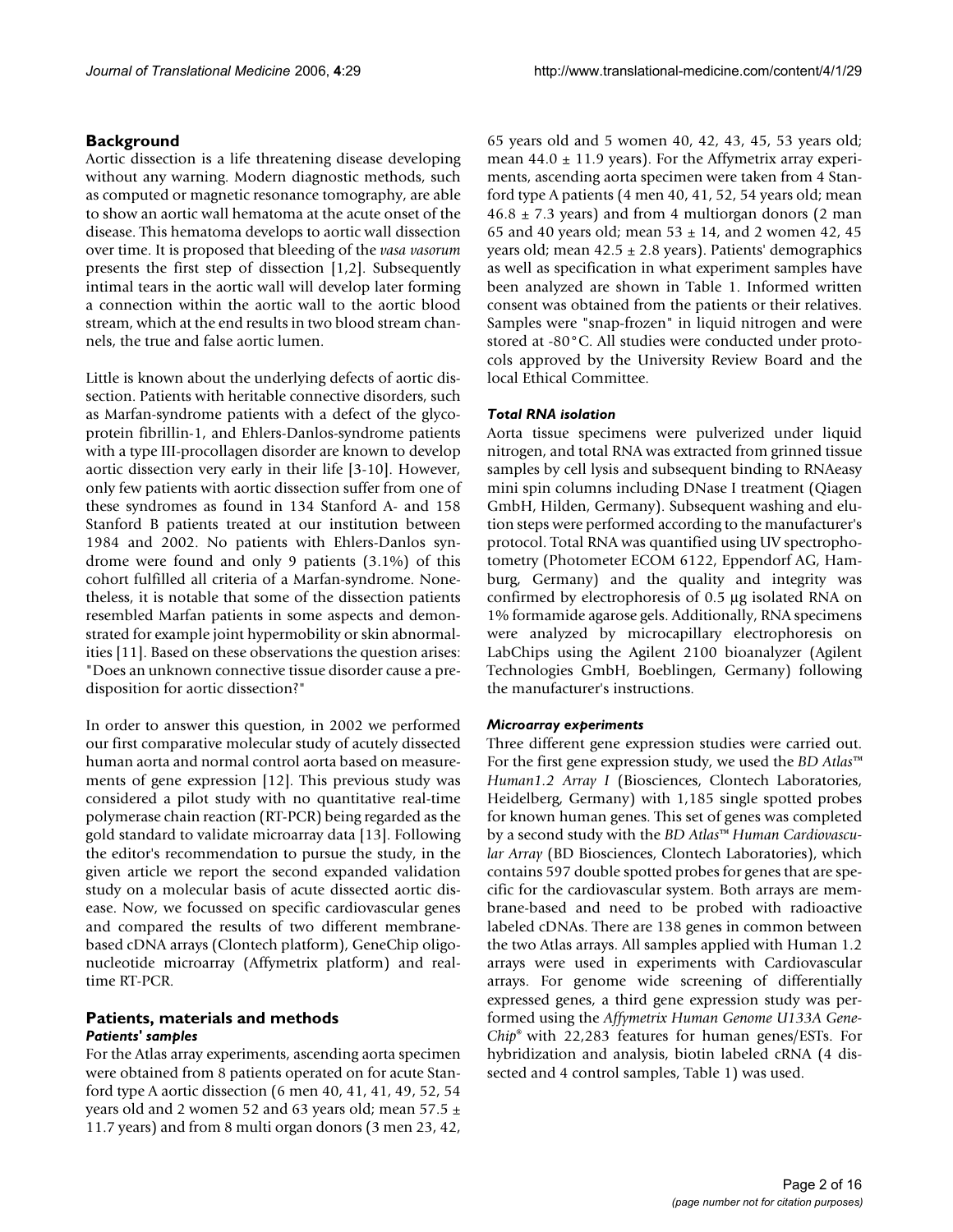| Case ID time   | Sex | Age, years | Aorta sample | Human 1.2 array 1 | Human Cardiovascular array | Affymetrix HG-133A | Real-PCR |
|----------------|-----|------------|--------------|-------------------|----------------------------|--------------------|----------|
| pl             | m   | 56         | Stanford A   | used              | used                       | used               | used     |
| p2             | m   | 41         | Stanford A   | used              | used                       | used               | used     |
| p3             | m   | 40         | Stanford A   | used              | used                       | used               | used     |
| p4             |     | 52         | Stanford A   | used              | used                       | no                 | no       |
| p <sub>5</sub> |     | 63         | Stanford A   | used              | used                       | no                 | used     |
| p6             | m   | 41         | Stanford A   | used              | used                       | no                 | used     |
| р7             | m   | 54         | Stanford A   | used              | used                       | no                 | used     |
| p8             | m   | 52         | Stanford A   | used              | used                       | used               | used     |
| p9             | f   | 58         | Stanford A   | no                | no                         | no                 | used     |
| p10            | m   | 60         | Stanford A   | no                | no                         | no                 | used     |
| cl             | m   | 65         | Control      | used              | used                       | used               | used     |
| c2             | f   | 45         | Control      | used              | used                       | used               | used     |
| c3             | m   | 40         | Control      | used              | used                       | used               | used     |
| c4             | f   | 44         | Control      | used              | used                       | used               | used     |
| c5             | m   | 23         | Control      | used              | used                       | no                 | used     |
| c6             | f   | 42         | Control      | used              | used                       | no                 | used     |
| c7             | m   | 42         | Control      | used              | used                       | no                 | used     |
| c8             | f   | 54         | Control      | used              | used                       | no                 | no       |

**Table 1: Patients' demographics and usage in microarray experiments**

#### *Atlas experiments, cDNA probe synthesis*

Radiolabeled cDNAs were prepared from 5 μg of total RNA by incorporating 30  $\mu$ Ci  $\left[\alpha^{-32}P\right]$  dATP into cDNA by reverse transcription using a gene specific primer mix (BD Biosciences Clontech) as described [12]. Incorporation rates were ~10%. Filter arrays (Atlas™ Human Broad I and Cardiovascular) were pre-hybridized  $\sim$ 1 h in a hybridization buffer (ExpressHyb, Clontech) and membranes were hybridized for 16–18 h at 68°C. After extensive washes membranes were exposed to a phosphor-imaging screen (Fuji Raytest, Inc.) for 48 h. Stripped and QC-checked membranes were reused for the next probe hybridization for maximum three hybridizations. Reproducibility of experiments was verified by comparing one hybridization experiment with the same or newly prepared probe on two or, in some cases, four different array membranes. The results showed good reproducibility within independent hybridizations with correlation coefficients between 0.90 and 0.98.

#### *Atlas experiments, data analysis*

Primary data collection and analysis were carried out using Phosphorimager (BAS-1500, Fuji, Raytest, Straubenhardt, Germany) and Aida software (Raytest). Thus, the amount of radioactivity on the membrane was measured by means of a phosphorimager and converted into corresponding gray levels of an image by the corresponding software. The gray levels are supposed to be linearly correlated to the amount of the radioactivity on the filter. The linearity has been experimentally checked by comparison of measurements on a particular array during different exposure times (8, 16, 24, 32, and 48 h of the exposure of a filter to the phosphorimager screen). The 24

h exposure has been found appropriate to avoid the oversaturation of the radioactive spots corresponding to the most intensive signals. For each sample, we measured the pixel intensity of the 597 genes spotted in duplicates on single filter (Atlas Human Cardiovascular Array) or for 1,185 single-spotted probes (Atlas Human Total I) on two different filters. Radioactive intensity of each spot on the membrane was linearly digitized to gray scale with a pixel size of 100 μm. Data were obtained as a list of intensity values for all measured positions on the array. Areas of arrays with obviously overlapping signals and artifacts were manually excluded from further analyses. The background signal was subtracted using Aida software and average pixel intensity for each pair of spots (or for each spot) was generated.

Normalization of signal intensities obtained from different hybridization experiments was based on the sum of background-subtracted signal data of all expressed genes (total intensity normalization). The total intensity normalization is one of wildly used techniques that can be used to normalize gene expression values from a single microarray [14]. This step was performed to account for differences in labeling and quality of RNA samples. Finally, mean values of intensity for each gene detected from multiple arrays were generated by the computer software as an average array.

Additionally, normalization using ubiquitin, cytoplasmic beta-actin (*ACTB*) and 60S ribosomal protein L13A (*RPL13A*) housekeeping genes' expression values has been applied to raw gene expression data and results were compared with those from the mean value normalization.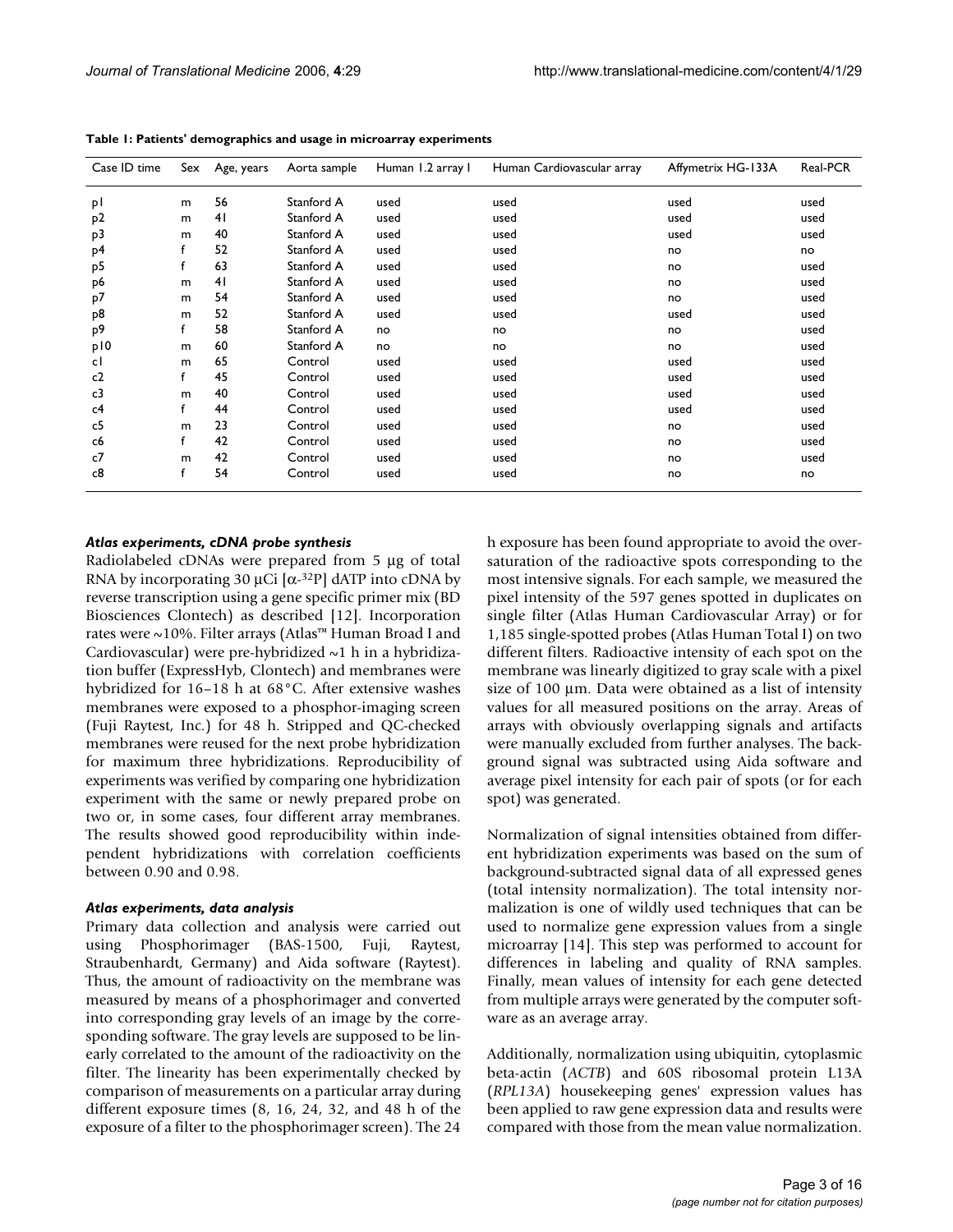The resulting table containing data for both normalization methods is available on the Website Cancer today [43].

#### *Affymetrix human genome U133A GeneChip*

The preparation and processing of labeled and fragmented cRNA targets as well as GeneChip hybridization and scanning was carried out according to the manufacturer's protocol (Affymetrix, Santa Clara, CA, USA) as described elsewhere [15]. Starting material for the labeling procedure was 5 μg of total RNA from each aortic specimen, and the labeling procedure was limited to one cycle of *in vitro* transcription. Synthesized and fragmented cRNAs were analyzed by electrophoresis using LabChips on Agilent 2100 Bioanalyzer. After washing and staining steps, arrays were scanned with Gene Array scanner 2500 (Affymetrix). Hybridization intensity data were automatically acquired and processed by Affymetrix Microarray Suite 5.0 software. The expression level (average difference) for each gene was determined by calculating the average of differences in intensity (perfect match-mismatch) between its probe pairs as described elsewhere [16]. In order to normalize for sample loading and staining variation, the average fluorescent intensities of all hybridization probes on an individual array were scaled to fixed target signal intensity TGT of 100 relative signal units (RSU).

The study reported in our manuscript complies with the Minimum Information About a Microarray Experiment (MIAME) guidelines established by the Microarray gene expression data society [http://www.mged.org.](http://www.mged.org)

#### *Quantitative Real-Time PCR (RT-PCR)*

We followed one of the most striking recent developments in the confirmatory studies issue [13] and authors are informed about the latest discussion concerning establishing standards for microarray data annotation and representation [17]. In order to validate an array results for relevance, RT-PCR has been used.

Aliquots of the same total RNA as for microarray analysis were used for quantitative RT-PCR. Validation of arrays data has been performed for 24 differentially expressed genes. All analyses were performed using the ABI PRISM 7900 Sequence Detection System (Applied Biosystems, Foster City, CA, USA).

cDNAs for all PCR amplifications were generated by oligo-dT primed reverse transcription (Superscript First Strand System, Invitrogen Corporation, Carlsbad, CA, USA). Primers and probes were designed by the manufacturer (Assays-on-Demand; Applied Biosystems, Foster City, CA, USA). *RPLPO* (Hs 9999902m1) and cyclophilin A (Hs 99999904m1) were selected as reference genes to

standardize the amount of sample RNA. The respective primer/probes were prepared by mixing 25 μl of the 100 μM stock solution "upper primer", 25 μl of the 100 μM stock solution "lower primer" with 12,5 μl of the 100 μM stock solution TaqMan-probe (FAM/TAMRA) and adjusted to 500 μl with  $H<sub>2</sub>0$  (primer/probe-mix). PCR reactions using cDNA generated from 20 ng of total RNA were performed in duplicates in a volume of 25 μl. This includes TaqMan universal Master Mix (Applied Biosystems) according to the manufacturer's protocols in 96 well format and 1.25 μl of the Probe&Primer mix. Thermal cycler parameters were 2 min at 50°C, 10 min at 95°C and 40 cycles, each consisting of a 15 s denaturation step at 95°C and a 1 min annealing/extension step at 60°C. Relative abundance of a gene transcript was calculated by the ΔΔCt method.

#### *Statistical analyses*

#### *Student's t-test*

Mean values were calculated for each gene from the control and dissected cohorts of samples. Weak signals on the array close to background result usually in unfavorable signal-to-noise ratio and show low reproducibility between experiments. Ratios of differential gene expression based on such values may be very high even when there is no significant difference in the expression level of the corresponding genes [14]. Therefore, only genes with a mean expression value of at least 70% of the mean expression of all genes spotted on the array, either in the control or in the dissected aorta group, were used for subsequent analyses. Genes were estimated as "differentially expressed" in dissected and control aorta, if the mean expression ratio of dissected and control aorta was less than 0.6 or more than 1.8 for Human and Cardiovascular filter arrays. For Affymetrix data, the same cut-off for mean expression value of at least 70% of expression of all genes per array has been applied. Since Affymetrix platform is more precise and sensitive in detecting of signals corresponding expressed mRNAs than arrays using radiolabeled probes minimal fold change was set to 2.0 for Affymetrix data. The unpaired Student's *t*-test was used as appropriate with significance set at a *P* level of < 0.05 to compare gene expression values for all three arrays. All *t*tests were two-sided.

#### *Identification of differentially expressed genes using "Significance Analysis of Microarrays" (SAM)*

Additionally, genes differentially expressed between dissected and control aorta were identified using the significance analysis of microarrays (SAM) software. The SAM software is a statistical tool for finding significant genes in a set of microarray experiments. Idea was proposed by Tusher, Tibshirani and Chu [18]. This software was written by B. Narasimhan and R. Tibshirani [43]. It is freely available for academic organizations. It works as a Micro-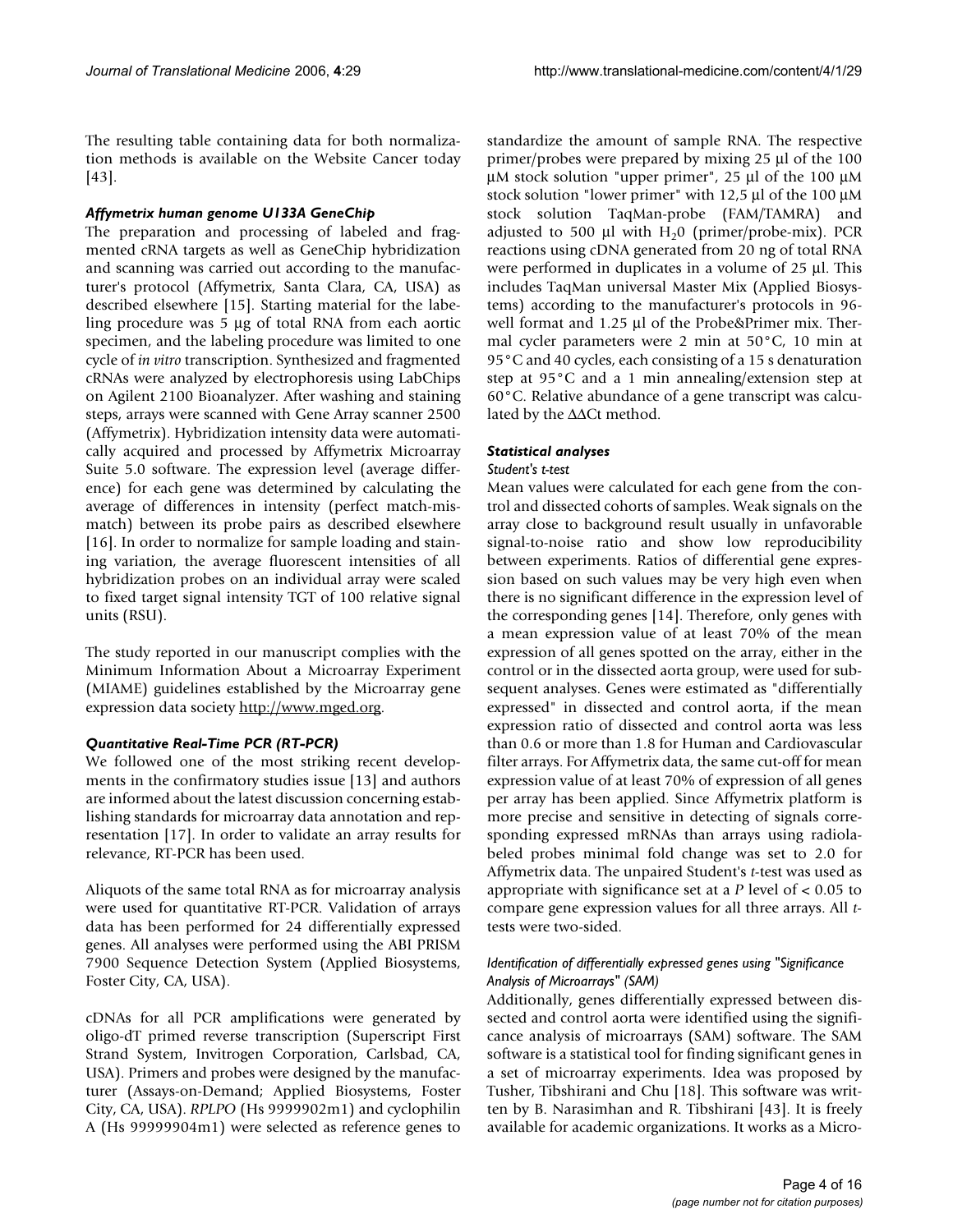soft Excel add-in. Control and dissected aorta datasets were separated to corresponding blocks as recommended by SAM procedure. Readers are referenced to the SAM online manual for detailed explanations of the approach. SAM applies some test statistic, for example, a t-statistic, and then uses permutation to draw inferences. Shortly, SAM calculates a statistic  $d_i$  for each gene  $i$  by measuring the strength of the relationship between gene expression and the class variable (control and dissected aorta). SAM uses repeated permutations of the data to determine the significant gene expression relating to the specific class. The cutoff for significance is determined by a tuning parameter *delta*. *Delta* is the difference between the observed score (*t*-statistics for the true labels), and the average expected score (*t*-statistics for the randomly permutated data). *Delta* is chosen by user based on the false discovery rate (FDR). A *fold change* parameter can be chosen to ensure the pre-specified amount of differential gene expression. *Fold change* of gene expression is the ratio of the mean expression levels for this gene in the groups under comparison. User definable conditions were set to default values. We applied two class unpaired comparison with *t*-statistics. Gene expression data were unlogged. Value of *k* parameter in *k*-nearest-neighbor algorithm was set to 3, number of permutations was 500. In these studies the value of *delta* was always chosen so that estimated FDR was a zero.

#### *Partial least squares discriminant analysis for multivariate data (PLS-DA)*

We applied a direct linear discriminant analysis to compare expression profiles of control and dissected aorta. Supervised PLS-DA uses independent (expression levels) and dependent variables (classes) for class comparison applying multivariate statistical methods, namely the soft independent modeling of class analogy (SIMCA) and partial least squares modeling with latent variables to allow simultaneous analysis of all variables [19-22]. Additionally, PLS-DA provides a quantitative estimation of the discriminatory power of each descriptor (gene) by means of *VIP* (variable importance of the projection) parameters. *VIP* values rank descriptors according to their ability to discriminate different classes. PLS-DA was performed with SIMCA-P commercially software (Umetrics AB, Umea, Sweden) as described by Pérez-Enciso and Tenenhaus [22]. Model validation was carried out via permutation. Number of permutations was 100. Parameter *Q*2 is a measure of the predictive ability of the model, and *R*2 is related to the goodness of fit of the model.

Although the application of the *t* test for selection of genes is appropriate because the number of defined classes is limited to two [20], the *VIP* criterion used in PLD-DA is more robust and discriminative. The PLS-DA is not hampered by the problem of data that is not distributed per normality; an assumption that has to be made for the standard parametric *t* test. This assumption is rather more important when working with relatively small numbers of samples as in the present study.

#### **Results**

#### *Identification of genes differentially expressed in dissected and control aorta, microarray analysis by different statistical methods*

#### *a. Unpaired t-test*

#### *BD Atlas™ human1.2 array*

According to our definition (see section "Statistical analyses" in Material and Methods) 229 of 1,185 genes (19.3%) were expressed. Of those, 49 genes (21.4%) were differentially expressed. Twenty-five genes showed higher and 24 lower levels of gene expression in the dissected compared with the control aorta.

#### *BD Atlas™ human cardiovascular array*

114 of 597 genes (19.1%) were estimated as being expressed. Thirty-three genes (28.9%) displayed differential expression, 10 genes were up-regulated, whereas 23 genes were down-regulated in the dissected aorta.

#### *Affymetrix HG-133A GeneChip*

On the Affymetrix platform 5246 of 22,283 genes (23.5%) showed detectable expression, of which 823 genes (15.7%) were differentially expressed in dissected and control aorta. Of those, 323 genes showed higher and 500 genes lower expression in dissected aorta.

In table 2 all differently expressed genes of the Clontech Atlas experiment are shown and compared to the Affymetrix experiment classified to several functional groups in the similar way how it has been done in our first published study [12]. Additionally to the differentially expressed genes as observed by use of both Clontech Atlas filter arrays, we included several significantly different expressed genes of the Affymetrix experiment in order to show functional groups to make it more informative for common readers.

The direct comparison of differentially expressed genes according to platforms of Clontech Atlas and Affymetrix revealed a relatively high concordance between both data sets. Thus, of those genes which have been found differentially expressed on Clontech platform, 84% were also significantly differentially expressed on the Affymetrix platform. To illustrate this concordance, Affymetrix *p* values have been added to those genes reaching significance on the Clontech Atlas arrays (Table 2). Additionally, genes differentially expressed between dissected and control aorta were identified using the significance analysis of microarrays (SAM) software with 500 sample permuta- $\text{tions}$  [18].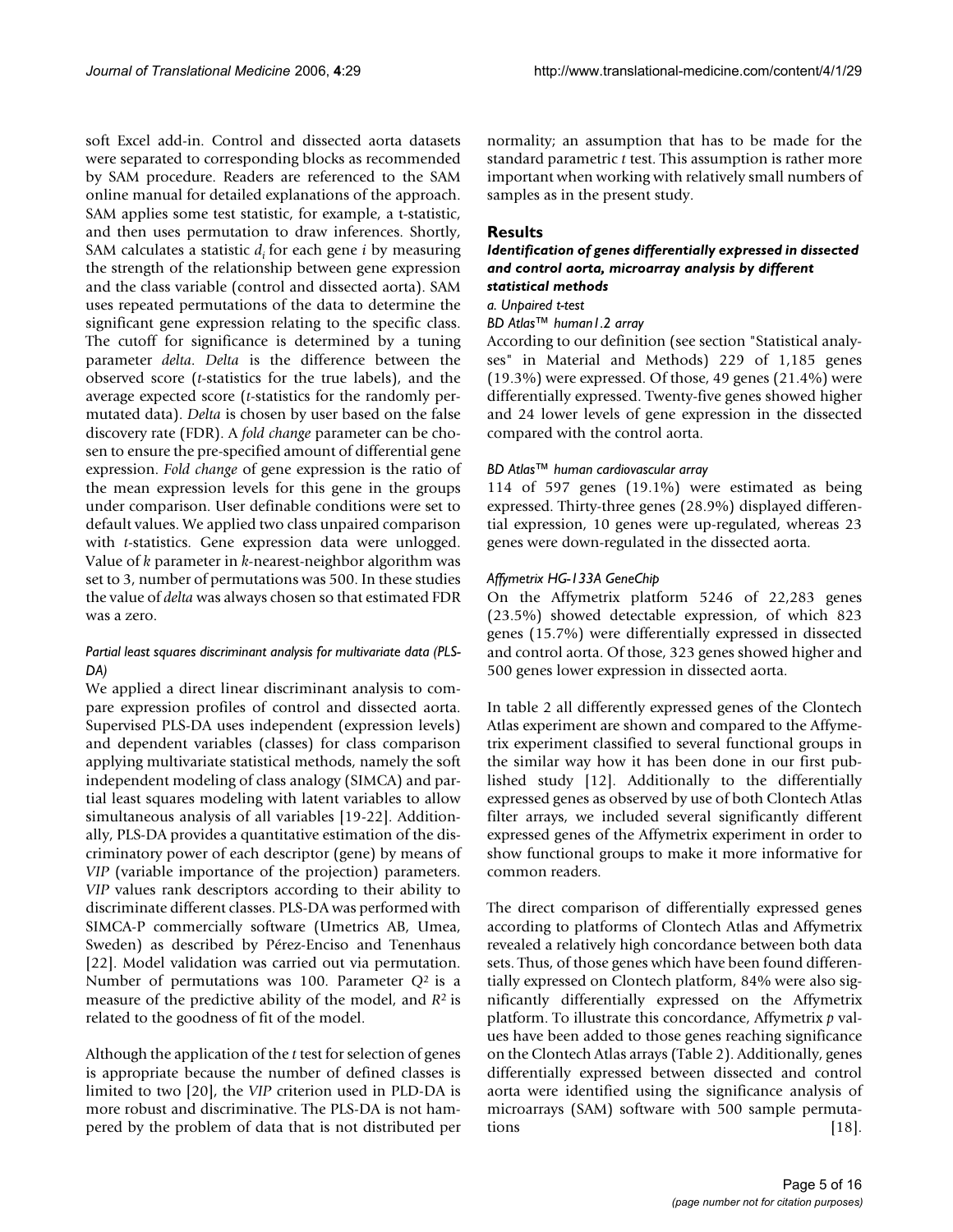**Table 2: Gene expression studies: dissected aorta ascendens vs. control aorta. Gene expression studies that comparing freshly dissected aorta ascendens (D) and undissected control aorta (C). 3 different gene expression studies were performed: 16 samples were studied with** *BD Atlas™ Human1.2 Array* **(h), 16 samples – with** *BD Atlas™ Human Cardiovascular Array* **(c) and 8 samples – with**  *Affymetrix Human Genome U133A GeneChip***. All differently expressed genes of the** *Atlas***-experiments, 49 genes (h) and 33 genes (c), are shown and compared to genes of the** *Affymetrix* **experiment. Ratio: mean expression of dissected aorta (D) divided by mean expression of control (C); n.e.: not expressed, n.s.: difference not significant. n.t.: not tested,** ↓ **downregulated,** ↑ **upregulated; ? – regulation in the Atlas and Affymetrix experiment different**

| <b>Gene Name</b>                           | Platform     | <b>Atlas</b> |         | <b>Affymetrix</b> |         | regulation |
|--------------------------------------------|--------------|--------------|---------|-------------------|---------|------------|
| <b>Functional group</b>                    | Array type   | ratio D/C    | P value | ratio D/C         | P value |            |
| extracellular matrix proteins,             |              |              |         |                   |         |            |
| cell surface antigens, adhesion proteins   |              |              |         |                   |         |            |
| collagen IV $\alpha$ 2, COL4A2             | h            | 0.5          | < 0.01  | 0.4               | < 0.05  | ↓          |
| collagen IV a5, COL4A5                     |              | n.t.         |         | 0.32              | < 0.05  | ↓          |
| collagen VI α3, COL6A3                     | c            | 1.9          | < 0.05  |                   | n.s.    | ı          |
| collagen VIII α1, COL8A1                   | c            | 0.3          | < 0.01  | 0.3               | < 0.001 | ↓          |
| collagen VIII α2, COL8A2                   |              | n.t.         |         | 0,4               | < 0, 01 | ↓          |
| collagen $XIV \alpha I$ , COL14A1, undulin | $\mathsf{c}$ | 0.4          | < 0.001 | 0.5               | < 0.001 | ↓          |
| collagen XVIII α1, COL18A1                 |              | n.t.         |         | 0.47              | < 0.001 |            |
| polycystin1, PKD1                          | h            | 0.3          | < 0.001 | 0.4               | < 0.01  |            |
| polycystin 2, PKD2                         |              | n.t.         |         | 0.4               | < 0.001 |            |
| clusterin, SP-40;                          | h            | 0.5          | < 0.01  | 0.5               | < 0.01  |            |
| integrin $\alpha$ 7B, IGA7B                | h            | 0.4          | < 0.001 | 0.3               | < 0.001 | ↓          |
| gap junction protein, connexin 43          | c            | 0.6          | < 0.05  |                   | n.s.    | ı          |
| SPARC-like I                               | c            | 0.3          | < 0.001 | 0.6               | < 0.001 | ↓          |
| decorin                                    | c            | 0.3          | < 0.05  |                   | n.s.    | ↓          |
| elastin                                    |              | n.t.         |         | 0.4               | < 0.05  | ↓          |
| fibulin 5                                  |              | n.t.         |         | 0.4               | < 0.001 | ↓          |
| cell surface glycoprotein MUC18            | h            | 0.3          | < 0.001 | 0.5               | < 0.01  | ↓          |
| fibronectin receptor                       | h            | n.s.         |         | 3.4               | < 0.01  | ↑          |
| ras homolog gene family member B           | h            | 0.5          | < 0.05  |                   | n.s.    | ı          |
| extracellular matrix proteolysis           |              |              |         |                   |         |            |
| MMP-11                                     | h            | 2.1          | < 0.001 | 3.2               | < 0.05  | ↑          |
| $MMP-14$                                   |              | n.t.         |         | 2.5               | < 0.01  | ↑          |
| <b>MMP-19</b>                              |              | n.t.         |         | 3.2               | < 0.05  | ↑          |
| <b>TIMPI</b>                               | h,c          | 1.8          | < 0.01  |                   | n.s.    | ı          |
| TIMP <sub>2</sub>                          | h,c          | 0.4          | < 0.01  |                   | n.s.    | ı          |
| TIMP3                                      | $\mathsf{c}$ | $0.2\,$      | < 0.001 |                   | n.s.    | ŗ          |
| cell motility and cytoskeleton proteins    |              |              |         |                   |         |            |
| vinculin                                   | c            | $0.2\,$      | < 0.001 |                   | n.s.    | ı          |
| $actinin \alpha l$                         | c            | $0.5\,$      | < 0.001 | $0.8\,$           | < 0.01  |            |
| filamin A                                  | $\mathsf{c}$ | 0.3          | < 0.001 | 0.5               | < 0.001 |            |
| actin $\alpha$ 2                           |              | n.t.         |         | 0.13              | < 0.001 |            |
| actinin $\alpha$ 4                         |              | n.t.         |         | 0.44              | < 0.001 |            |
| gelsolin                                   |              | n.t.         |         | $0.5\,$           | < 0.01  |            |
| leiomodin                                  |              | n.t.         |         | 0.4               | < 0.01  | ↓          |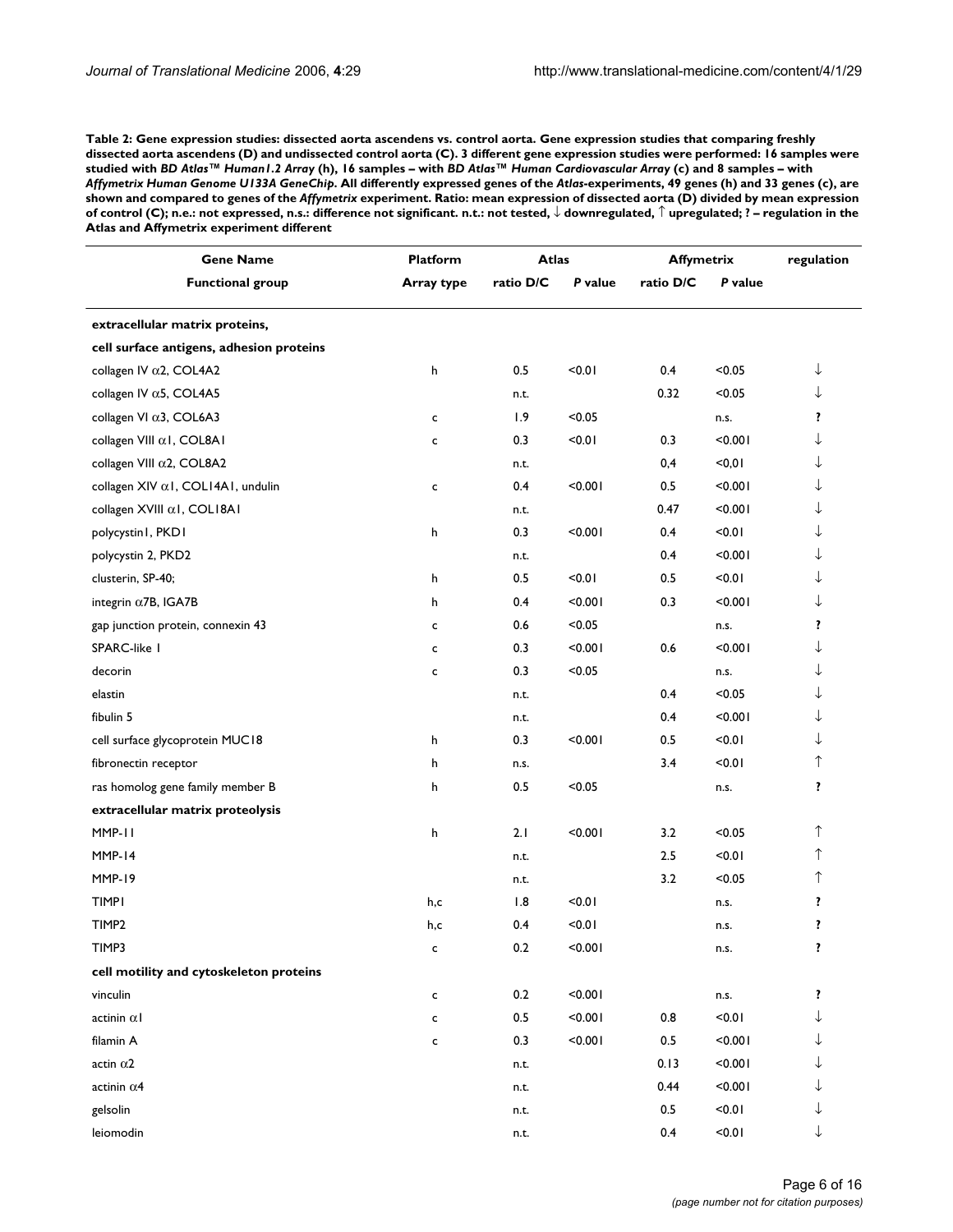**Table 2: Gene expression studies: dissected aorta ascendens vs. control aorta. Gene expression studies that comparing freshly dissected aorta ascendens (D) and undissected control aorta (C). 3 different gene expression studies were performed: 16 samples were studied with** *BD Atlas™ Human1.2 Array* **(h), 16 samples – with** *BD Atlas™ Human Cardiovascular Array* **(c) and 8 samples – with**  *Affymetrix Human Genome U133A GeneChip***. All differently expressed genes of the** *Atlas***-experiments, 49 genes (h) and 33 genes (c), are shown and compared to genes of the** *Affymetrix* **experiment. Ratio: mean expression of dissected aorta (D) divided by mean expression of control (C); n.e.: not expressed, n.s.: difference not significant. n.t.: not tested,** ↓ **downregulated,** ↑ **upregulated; ? – regulation in the Atlas and Affymetrix experiment different** *(Continued)*

| tropomyosin I                                   |   | n.t. |         | 0.4  | < 0.01  |   |
|-------------------------------------------------|---|------|---------|------|---------|---|
| calponin                                        |   | n.t. |         | 0.3  | < 0.001 | ◡ |
| smooth & non-muscle myosin light chain kinase   | h | 0.4  | < 0.001 | n.t. |         |   |
| smooth muscle myosin heavy chain, SM2           |   | n.t. |         | 0.5  | < 0.001 | ↓ |
| myosin regulatory light chain2, smooth muscle   |   | n.t. |         | 0.5  | < 0.001 | ↓ |
| metabolism                                      |   | n.t. |         |      |         |   |
| low-density lipoprotein receptor, LDLR          | c | 0.4  | < 0.001 | 1.6  | < 0.01  | ? |
| Kunitz-type serine protease inhibitor 2, SPINT2 | h | 0.2  | < 0.001 | 0.3  | < 0.001 |   |
| aldehyde dehydrogenase 2, mitochondrial         | c | 0.3  | < 0.01  | 0.6  | < 0.01  | ↓ |
| diaphorase (NADH), cytochrome b-5 reductase     | c | 0.5  | < 0.01  |      | n.s.    | 7 |
| superoxide dismutase 3, extracellular           | c | 0.4  | < 0.01  | 0.4  | < 0.001 | ◡ |
| lipase A                                        | c | 2.6  | < 0.05  |      | n.s.    | 7 |
| protease inhibit, PII, alpha-I-antitrypsin      | h | 5.5  | < 0.001 |      |         | ᠰ |
| GABA-B receptor IA subunit                      | h | 1.8  | < 0.001 | n.e. |         | 7 |
| prostaglandin 12 prostacyclin synthetase        | c | 0.4  | < 0.05  | 0.81 | < 0,001 | ◡ |
|                                                 |   |      |         |      |         |   |

| <b>Gene Name</b>                                         | <b>Platform</b> | <b>Atlas</b> |         | <b>Affymetrix</b> |         | regulation |
|----------------------------------------------------------|-----------------|--------------|---------|-------------------|---------|------------|
| <b>Functional group</b>                                  | Array type      | ratio D/C    | P value | ratio D/C         | P value | ratio D/C  |
| <b>Protein turnover</b>                                  |                 |              |         |                   |         |            |
| purine-rich element-binding protein A                    | h               | 0.4          | < 0.01  | 0.6               | < 0.05  | ↓          |
| glutathione S-transferase theta I                        | h               | 0.4          | < 0.01  | 0.2               | < 0.05  |            |
| 58-kDa inhibit. of RNA-activated protein kinase          | h.              | 0.3          | < 0.01  |                   |         | ↓          |
| G1/S-specific cyclin D1                                  | h               | 0.5          | < 0.01  |                   | n.s.    |            |
| carboxypeptidase H, CPE; enkephalin convertase           | h               | 0.4          | < 0.01  |                   |         |            |
| ribos. protein S6 kinase II $\alpha$ 1, S6KII-alpha I    | h               | 3.1          | < 0.001 |                   | n.s.    |            |
| carboxypeptidase N, polypeptide 1, 50 kD                 | c               | 2.0          | < 0.05  | n.e.              |         |            |
| eukariotic translation initiantion factor 4E bind prot I |                 | n.t.         |         | 2.9               | < 0.01  | ↑          |
| 60 S acdic ribosomal protein PO                          |                 | n.t.         |         | 3.0               | < 0.01  | ↑          |
| FOS-related antigen I                                    | h,c             | 4.9          | < 0.01  | 3.6               | < 0.05  | ↑          |
| myc proto-oncogene                                       | h               | 3.5          | < 0.01  | 2.8               | < 0.05  | ↑          |
| ets domain protein elk-3; NET; SRF accessory protein     | h               | 2.1          | < 0.001 | 4.4               | < 0.05  | ↑          |
| adenine phosphoribosyltransferase                        |                 | n.t.         |         | 2.1               | < 0.001 | ↑          |
| high mobility group prot isoforms I & Y, HMGIY           | h               | 10.1         | < 0.001 | 6,0               | < 0.01  | ↑          |
| superoxide dismutase 2, mitochondrial                    | c               | 2.6          | < 0.01  | 3.7               | < 0.001 | ↑          |
| <b>Cell receptors</b>                                    |                 |              |         |                   |         |            |
| Natriuretic peptide receptor A/guanylate cyclase A       | c               | 0.4          | < 0.001 | 0.3               | < 0.001 | ↓          |
| natriuretic peptide receptor C/guanylate cyclase C       | c               | 0.5          | < 0.001 |                   | n.s.    |            |
| protein tyrosine phosphatase receptor type F             | c,h             | 0.4          | < 0.01  | n.t.              |         |            |
| growth factors                                           |                 |              |         |                   |         |            |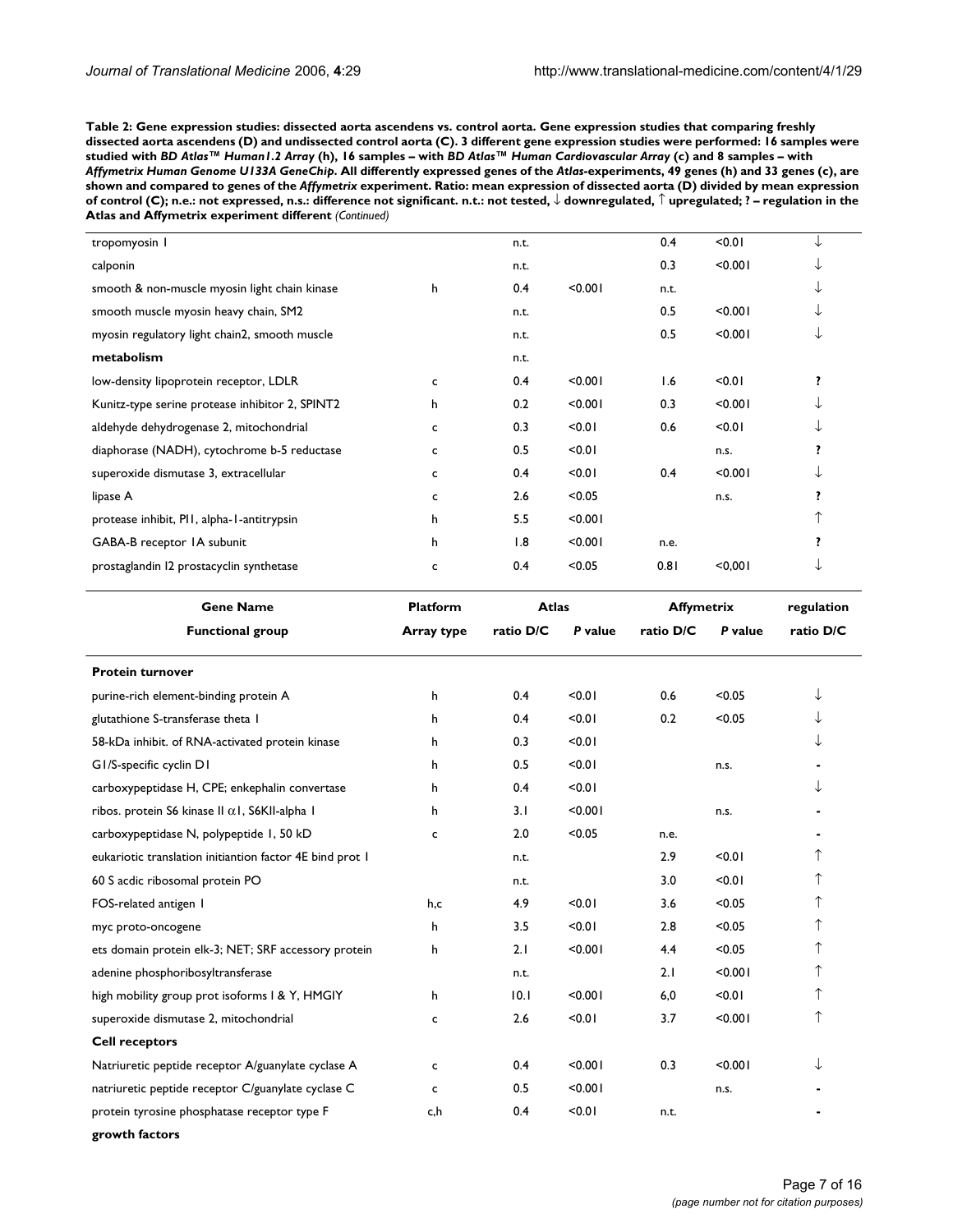**Table 2: Gene expression studies: dissected aorta ascendens vs. control aorta. Gene expression studies that comparing freshly dissected aorta ascendens (D) and undissected control aorta (C). 3 different gene expression studies were performed: 16 samples were studied with** *BD Atlas™ Human1.2 Array* **(h), 16 samples – with** *BD Atlas™ Human Cardiovascular Array* **(c) and 8 samples – with**  *Affymetrix Human Genome U133A GeneChip***. All differently expressed genes of the** *Atlas***-experiments, 49 genes (h) and 33 genes (c), are shown and compared to genes of the** *Affymetrix* **experiment. Ratio: mean expression of dissected aorta (D) divided by mean expression of control (C); n.e.: not expressed, n.s.: difference not significant. n.t.: not tested,** ↓ **downregulated,** ↑ **upregulated; ? – regulation in the Atlas and Affymetrix experiment different** *(Continued)*

| vascular endothelial growth factor, VEGF                 | h   | 4.7     | < 0.05  |         | n.s.    | $\blacksquare$ |
|----------------------------------------------------------|-----|---------|---------|---------|---------|----------------|
| endothelin 2                                             | c   | 0.6     | < 0.01  | n.e.    |         |                |
| fibroblast growth factor receptor I                      | h   | 0.6     | < 0.01  | 0.7     | < 0.05  | ↓              |
| insulin-like growth factor-binding protein 2, IGFBP2     | h   | 0.3     | < 0.001 | 0.2     | < 0.01  | ↓              |
| cardiotrophin 1                                          | c   | 0.4     | < 0.001 | 0.5     | >0.05   | ↓              |
| pleiotrophin, heparin-binding growth factor 8, HBGF8     | h   | 0.5     | < 0.05  | 0.6     | < 0.05  | ↓              |
| inflammation + stress response                           |     |         |         |         |         |                |
| colony-stimulating factor 1 receptor, CSF1R              | h   | 2.0     | < 0.05  | 1.7     | < 0.05  | ↑              |
| myeloid cell nuclear differentiation antigen             | h   | 3.5     | < 0.001 | 3.9     | < 0.05  | ↑              |
| tumor necrosis fact recept superfam memb IB              | h   | 2.0     | < 0.001 |         | n.s.    |                |
| granulocyte colony stimul factor recept                  | h   | 3.5     | < 0.01  | n.e.    |         |                |
| interleukin 2 receptor alpha subunit, IL-2, CD25 antigen | h   | 3.1     | < 0.001 | 5.3     | < 0.001 | ↑              |
| interleukin 6, IL-6                                      | h   | 3.9     | 10.01   | 4.3     | <0.001  | ↑              |
| interleukin 8, IL-8                                      |     |         |         | 12.2    | < 0.05  | ↑              |
| small inducible cytokine subfamily A member 2            | h,c | 3.8     | < 0.01  | 2.2     | < 0.05  | $\uparrow$     |
| 90-kDa heat-shock proteinA HSP90A                        | h   | 2.6     | < 0.05  | n.t.    |         | ↑              |
| 60-kDa heat shock protein HSP60                          | h   | 2.7     | < 0.05  | n.t.    |         | ↑              |
| CD9 antigen p24                                          | c   | 0.5     | < 0.001 | 0.5     | < 0.01  | ↓              |
| 27-kDa heat shock protein HSP27                          | h   | 0.4     | < 0.001 | n.t.    |         |                |
| blood, hemostasis                                        |     |         |         |         |         |                |
| endothelial plasminogen activator inhibit 1, PAII        | h   | 2.8     | < 0.05  | 4.0     | < 0.05  | ↑              |
| thrombomodulin                                           | h   | 2.8     | < 0.05  |         | n.s.    |                |
| hexabrachion, tenascin C                                 | c   | 2.6     | < 0.01  | 6.2     | < 0.05  | ↑              |
| heme oxygenase I                                         | h   | 15.4    | < 0.05  | 3.6     | < 0.05  | ↑              |
| tissue factor pathway inhibit, coagulation inhibit       | c   | 2.0     | < 0.05  | 1.6     | < 0.05  | ↑              |
| tissue factor pathway inhibitor 2                        | c   | 2.3     | < 0.05  | 3.0     | < 0.05  | ↑              |
| others                                                   |     |         |         |         |         |                |
| c-fgr proto-oncogene p55-FGR                             | h   | 2.6     | < 0.01  | 2.6     | < 0.01  | ↑              |
| erbB3 proto-oncogene; HER3                               | h   | 3.7     | < 0.001 | n.t.    |         | ↑              |
| caspase 4                                                | h   | 1.9     | < 0.05  | n.t.    |         | ↑              |
| follistatin-related protein                              | h   | 0.5     | 10.0    | 0.6     | 10.01   |                |
| Gem; induced immediate early protein                     | h   | 0.2     | < 0.001 | $0.3\,$ | < 0.001 |                |
| parathymosin athymosin                                   | h   | 0.6     | < 0.05  | 0.8     | n.s.    |                |
| prostaglandin I2 (prostacyclin) synthase                 | c   | 0.4     | < 0.05  | n.t.    | < 0.001 |                |
| calcium-activated potassium channel beta subunit         | h   | 0.3     | < 0.001 | 0.4     | 10.0    |                |
| solute carrier fam 4 anion exchanger member 3            | c   | $0.5\,$ | < 0.001 | n.t.    |         |                |
|                                                          |     |         |         |         |         |                |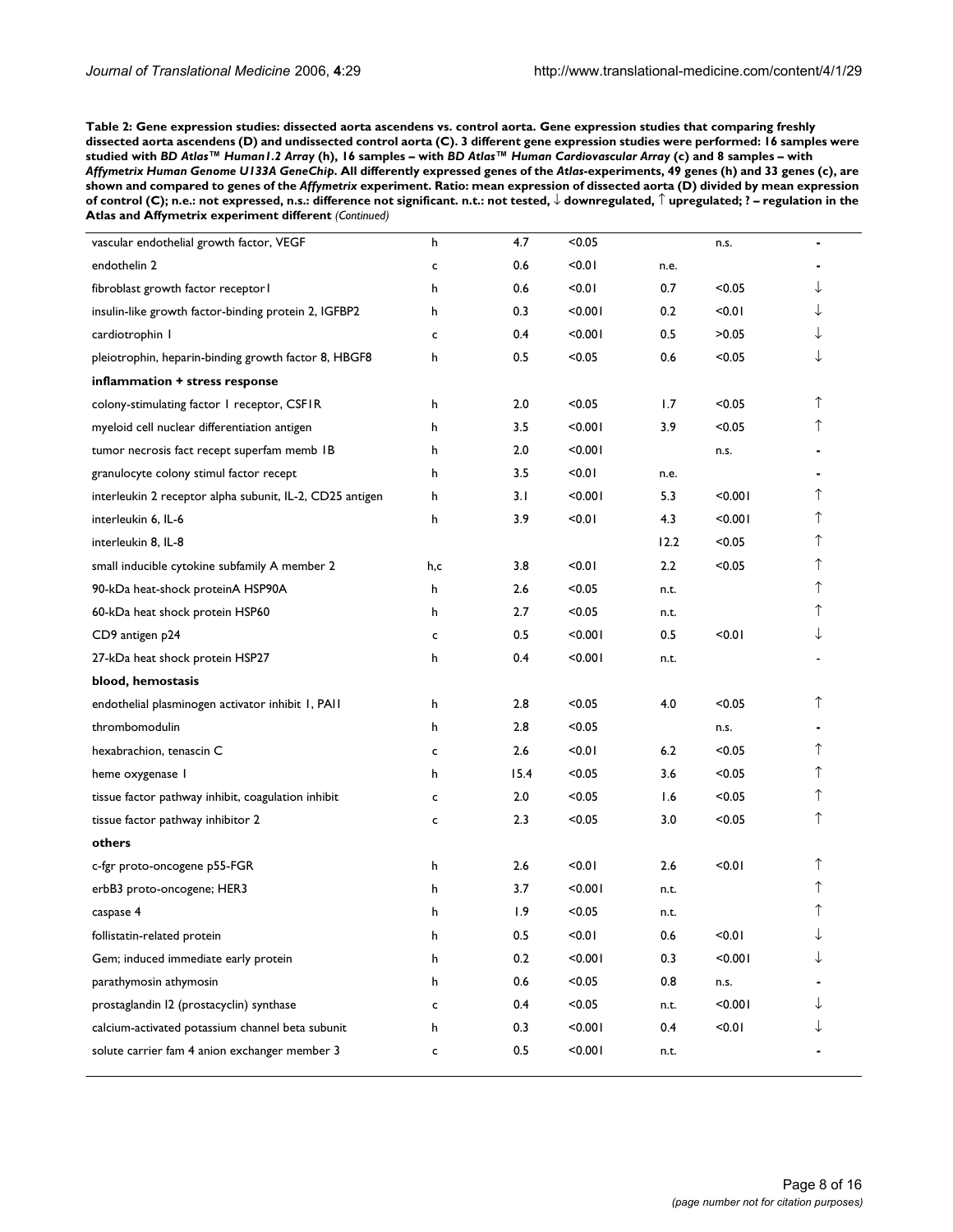#### *b. Identification of genes of interest by SAM*

Human and Cardiovascular cDNA arrays' (Clontech platform) data were used as normalized previously. Significant genes were selected independent of their expression levels when their score was above the specified threshold *delta*. With a FDR of 0 and by applying a minimal foldchange of 1.8 the analyses revealed consistent patterns of differential gene expression. In total, 37 genes were significantly differentially expressed, i.e., 23 genes were up- and 14 genes were down-regulated in dissected aorta samples as defined by Human cDNA array (Additional file 1). Additionally, 36 genes were differentially expressed, i.e., three genes were up- and 33 genes down-regulated in dissected aorta samples as defined by Cardiovascular array (Additional file 2). Applying SAM to Affymetrix data we firstly had to reduce the number of genes under analysis. Since the signal detection is much more precise for Affymetrix data than in case of Atlas filter arrays, we changed the cutoffs for the detectable differential gene expression and set the cutoff for minimal expression level to 30 RSU. 30 RSU is an absolute board line (TGT = 100) for signal detection on GeneChip, which we accept as measurable. We selected 11,128 expressed genes, and SAM has been used with a FDR of 0, and a minimal foldchange of 2.5 has been then applied. In total, 195 genes were significantly differentially expressed between dissected and control aorta. Of those, 60 were up-regulated and 135 were down-regulated (Additional file 3).

#### *c. Partial least squares discriminant analysis (PLS-DA)*

We evaluated the discriminative ability of PLS-DA questioning for small gene sets to separate control and dissected aorta samples. Expression data obtained on the Human Atlas array were used in the PLS-DA analysis, which were carried out in the first iterative level with all 281 reliably expressed genes previously used in the *t* test. During the course of analysis, we selected those genes satisfying the cutoff criterion of having the variable importance in the projection (*VIP*) more than 1.5 with the first PLS component. In a second iterative PLS-DA only these genes ( $n = 44$ ) were reanalyzed to avoid running an overfitted model (see genes listed in Additional file 4). The *VIP* values (Additional file 4) correspond to the model with selected 44 genes and display lower values than obtained in the model with all 281 genes. This phenomenon has been reported previously [18,19]. To demonstrate a good agreement between both statistical analyses, *t*-test and PLS-DA, we included *t*-test's *P* values alongside with inbetween groups ratios into the Additional file 4. Results of PLS-DA analyzing the 44 selected genes are depicted in Fig. 1A. Apparently control and dissected aorta samples are clearly discriminated. We performed a permutation test for the model covering only 44 genes, which showed the robustness and precision of this model (Additional file 7).



#### **Figure 1**

PLS-DA between control and dissected aorta samples. A, PLS discrimination with the 44 genes with *VIP* > 1.5 – Human Broad I array (Clontech). B, PLS discrimination with 30 genes with *VIP* > 1.32 – Cardiovascular array (Clontech). C, PLS discrimination with 79 genes with *VIP* > 1.51 – Affymetrix GeneChip microarray. *Horizontal axis*, number of samples in the table; *vertical axis*, the first PLS component. *Numbers next to the black squares* and *rhombus*, refer to control "c" or dissected "p" aorta samples.

Furthermore, we applied PLS-DA to the 149 reliably expressed genes, as detected on the Cardiovascular array (Clontech). After the analysis with one PLS component had been performed, we retained 30 genes with highest VIP values between 1.8 and 1.32 for the second iterative PLS analysis run. Fig. 1B shows PLS-DA scatter plot with one component perfectly subdividing control and dissected aorta samples. Selected genes are listed in Additional file 5. An independent permutation test showed that model with selected genes was the one with the highest predictive power (Additional file 7).

For the Affymetrix platform, PLS-DA was carried out on the original 11,128 probe sets that passed the QC filtering process. Although this process may lead to an over parameterized model with poor prediction properties, it pro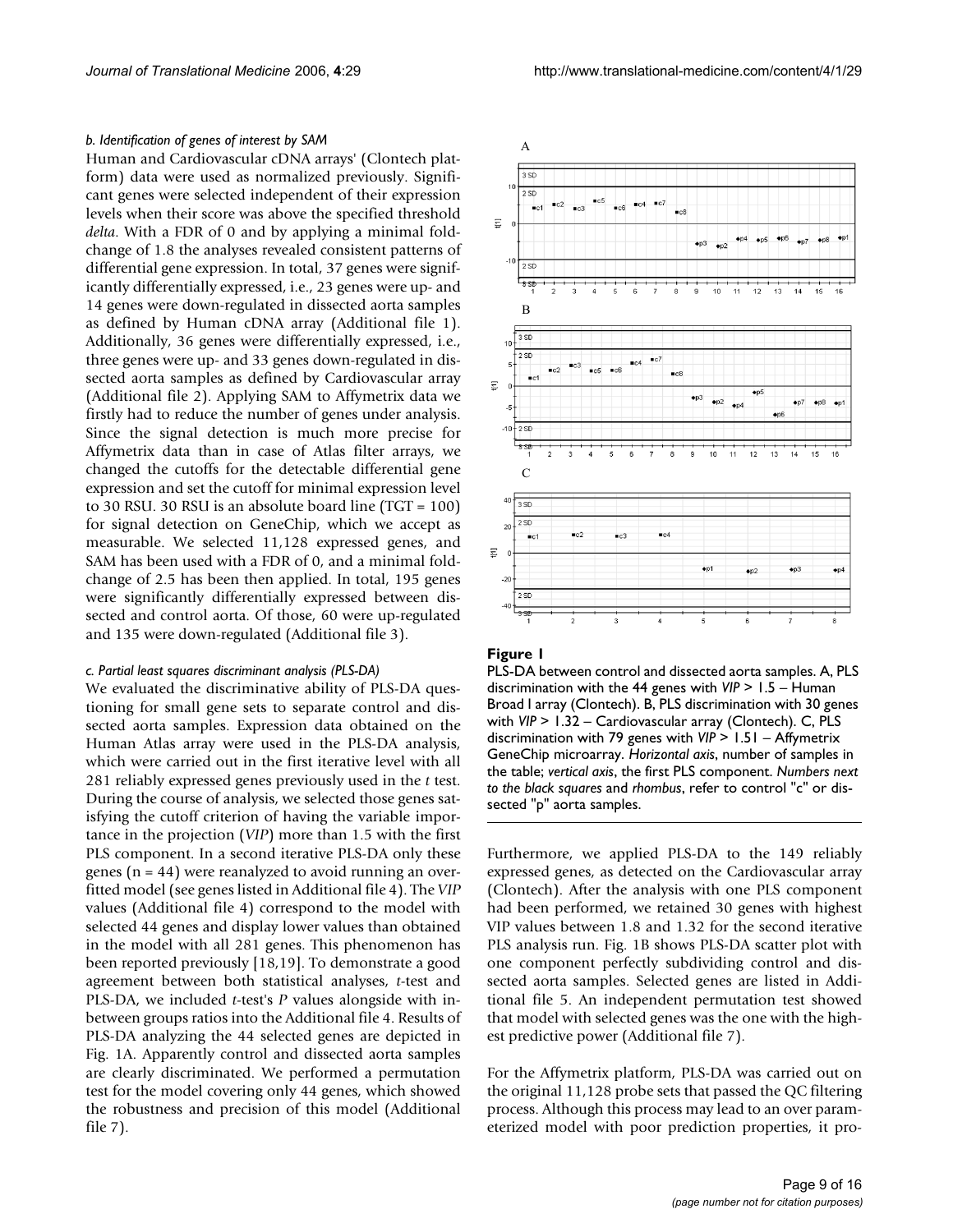vides a preliminary assessment of the most important discriminative variables. Further, those variables satisfying the criteria of minimal ratio of 2.5 were retained and with the highest *VIP* values ranging from the maximum of 1.56 to 1.51 in the first iterative PLS analysis (Additional file 6). From those, 79 genes were selected, which demonstrated the highest predictive power (Fig. 1C), as shown by permutation analysis (Additional file 7).

#### *d. Comparison between three statistical methods*

Since *t*-test may be problematic in multiple testing we applied "Significance analysis of microarrays" (SAM) and *"Partial least squares discriminant analysis" (PLS-DA)* to three data sets obtained by use of Human, Cardiovascular and Affymetrix GeneChip arrays. All three statistical methods were adequate in capturing a small number of the potentially relevant genes to the disease. We found the agreement between three statistical methods very high for all three array types. We have summarized the agreement between the three methods for each of used array type in the Table 3. Thus, we found 31 genes being differentially expressed between dissected and control aorta samples by applying the *t*-test to data obtained with Cardiovascular array. SAM analysis assorted 36 differentially expressed genes. Of those, 27 genes were on the *t*-test list. PLS-DA found 34 genes, which were sufficient to discriminate between both groups of samples. Of those, 26 genes were identified by the *t*-test.

We performed the new *t*-test analysis for the Affymetrix data by setting another cutoff values. Additionally to the board line of 30 RSU for the detectable gene expression, minimal fold change was set to 2.5 for Affymetrix data and cut-off for *P*-value was < 0.01 for the *t*-test. Under this assumption 11,128 of 22,283 genes (50%) showed detectable expression on the Affymetrix platform, of which 242 genes (21.8%) were differentially expressed in dissected and control aorta with 89 genes showed higher and 153 – lower expression in dissected aorta. Of those, 195 genes were found by SAM. Consequently, 79 genes, which are the part of 195<sup>th</sup> and 242<sup>nd</sup> gene sets, were independently extracted by PLS-DA, as sufficient to discriminate between normal and diseased aorta samples. Therefore, expression profiling of dissected and control aorta revealed significant differences in expression levels of certain genes.

#### *Availability of raw expression data*

Raw data for Clontech Human, Cardiovascular, and normalized expression data for Affymetrix HG-133A arrays have been submitted as Additional files 8, 9, 10 in Excel format.

#### *Validation of some genes differentially expressed in dissected and control aorta by TaqMan real-time PCR*

We selected a subset of 24 genes that were influenced by aortic dissection process for confirmation using quantitative real-time PCR. All chosen genes encode for proteins, which are important for the aortic structure and function. Confirming the microarray data, we found that almost all genes except of hypoxia-inducible factor 1 (*HIF1*α) and metalloproteinase -11 (*MMP-11)* were up- or down-regulated in dissected samples (Table 4). Pearson correlation analysis revealed a significant correlation between the cDNA or oligonucleotide array data and real-time PCR data for expression changes. Notably, Affymetrix array and real-time PCR data showed on the average higher correlation than that obtained on the Atlas Clontech platform.

#### *Gene groups with predominant down-regulation in dissected aorta*

Differentially expressed genes could be subdivided into several functional groups (Table 2).

#### *Extracellular matrix (ECM)*

Several genes that encode for extracellular matrix proteins displayed lower expression in dissected aortic wall relative to normal aortic wall (Table 2). Collagen distribution on the Atlas Clontech arrays: Whereas the mRNA of collagen 1, -IV α1, -XV, -XVI were equally distributed in dissected and control aorta, collagen II, -III, -IV α*6*, -V, -IX, -XVIII, -

**Table 3: The level of agreement between the** *t* **test, SAM and PLS-DA for selecting differentially expressed genes from the same data set.**

| Type of array             | N.o. of differently expressed genes between<br>dissected and control aorta | Agreement between all<br>three methods |            |               |                          |  |
|---------------------------|----------------------------------------------------------------------------|----------------------------------------|------------|---------------|--------------------------|--|
|                           |                                                                            | t-test $P \leq 0.01$                   | <b>SAM</b> | <b>PLS-DA</b> |                          |  |
| Human Broad I cDNA array  |                                                                            | 43                                     | 37         | 35            | 29                       |  |
|                           | Agreement with t-test                                                      |                                        | 29 (67%)   | 35 (81%)      | $\overline{\phantom{0}}$ |  |
| Cardiovascular cDNA array |                                                                            | 31                                     | 36         | 34            | 22                       |  |
|                           | Agreement with t-test                                                      |                                        | 27 (87%)   | 26 (84%)      | $\overline{\phantom{0}}$ |  |
| <b>Affymetrix HG-133A</b> |                                                                            | 242                                    | 195        | 79            | 79                       |  |
|                           | Agreement with t-test                                                      | $\blacksquare$                         | 195 (81%)  | 79 (33%)      | $\overline{\phantom{a}}$ |  |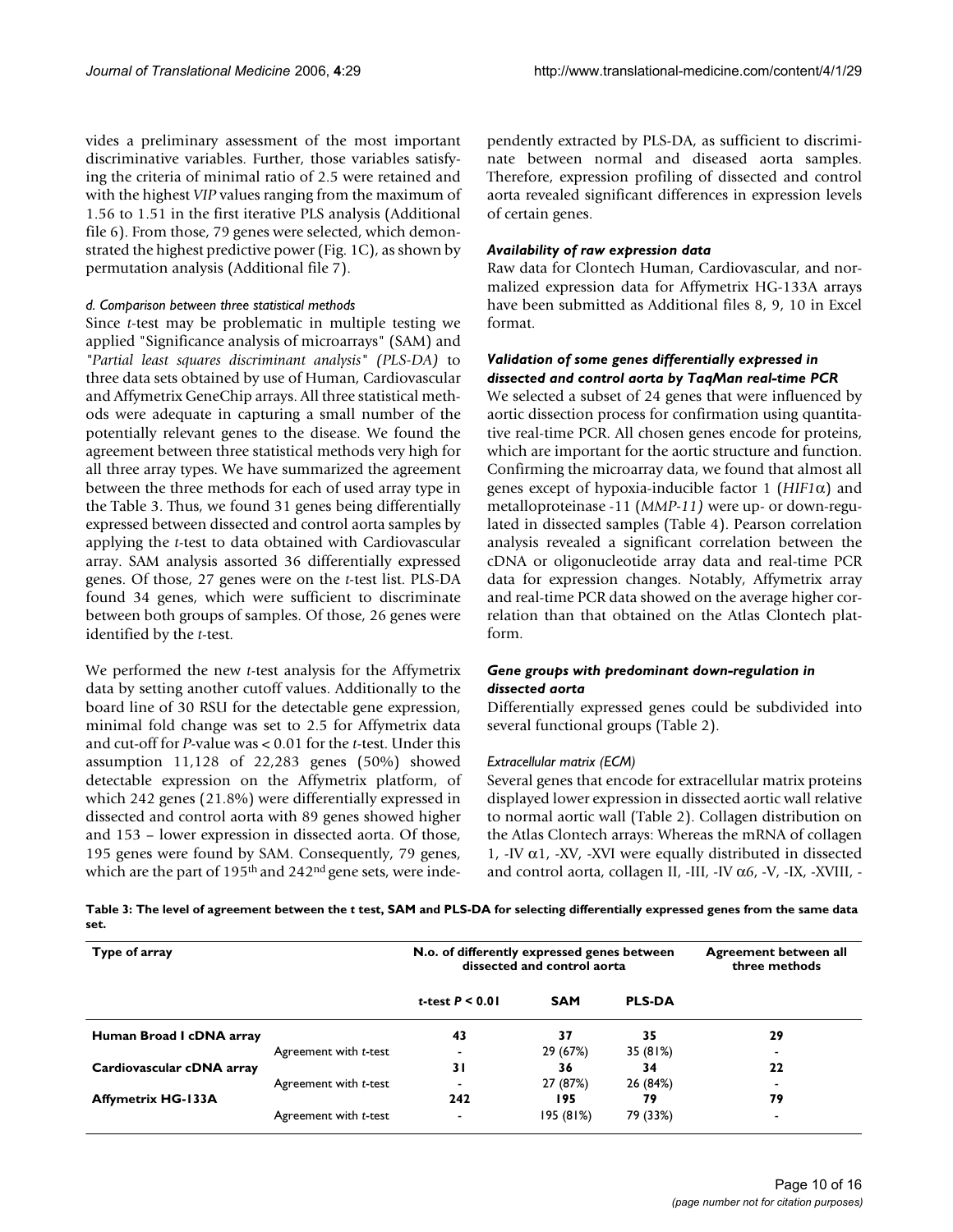| Table 4: Correlation of Clontech/Affymetrix gene expression levels with TagMan real-time RT-PCR derived values. C means Clontech |
|----------------------------------------------------------------------------------------------------------------------------------|
| array (BD Atlas™ Human1.2 Array or BD Atlas™ Human Cardiovascular Array, A means Affymetrix Human Genome U133A GeneChip,         |
| MLCK * = myosin light chain kinase, MHCP     ** = myosin heavy chain polypeptide    , KCNMB   *** = calcium-activated potassium  |
| channel beta, APEGI**** = Homo sapiens nuclear protein, HIFI $\alpha^{***}$ = hypoxia-inducible factor I, alpha subunit.         |

| Gene Name                | Array | ABI Hs code | GenBank    | Pearson correlation |              | Ratio (D/C) array | Ratio (D/C) RT-PCR |
|--------------------------|-------|-------------|------------|---------------------|--------------|-------------------|--------------------|
|                          |       |             |            | $\mathbf{r}$        | P            |                   |                    |
|                          |       | 00156669ml  |            |                     | 8.36E-03     | 0.27              | 0.23               |
| collagen VIII $\alpha$ I | С     |             | X57527     | 0.626               |              |                   |                    |
| <b>PKD1</b>              | C     | 00165489ml  | U24497     | 0.497               | 4.78E-02     | 0.31              | 0.43               |
| PKD <sub>2</sub>         | C     | 00165517ml  | U50928     | 0.655               | 5.11E-03     | 0.37              | 0.19               |
| tenascin C               | С     | 00233648ml  | X78565     | 0.789               | I.96E-04     | 2.56              | 5.68               |
| elastin                  | C     | 00355783ml  | M36860     | 0.676               | 3.42E-03     | 0.33              | 0.14               |
| integrin $\alpha$ 5      | С     | 00233743ml  | X06256     | 0.679               | $3.21E-03$   | 3.5               | 1.93               |
| decorin                  | C     | 00370385ml  | M14219     | 0.715               | I.48E-03     | 0.34              | 0.61               |
| fibulin 5                | A     | 00197064ml  | AF112152.1 | 0.852               | $6.21E-07$   | 0.47              | 0.16               |
| MUC18                    | C     | 00174838ml  | M28882     | 0.883               | 2.77E-06     | 0.31              | 0.18               |
| MMPI1                    | С     | 00171829ml  | X57766     | $-0.036$            | 0.89         | 2.1               | 0.57               |
| TIMP <sub>2</sub>        | C     | 00234278ml  | 105593     | 0.521               | 3.63E-02     | 0.41              | 0.53               |
| TIMP3                    | С     | 00165949ml  | U14394     | 0.794               | $1.63E-04$   | 0.2               | 0.47               |
| vinculin                 | C     | 00243320ml  | M33308     | 0.807               | I.04E-04     | 0.22              | 0.31               |
| actin $\alpha$ 2         | A     | 00426835gl  | 05192.1    | 0.965               | 2.77E-12     | 0.52              | 0.19               |
| actinin $\alpha$ 4       | A     | 00245168ml  | U48734.1   | 0.946               | $1.03E-10$   | 0.44              | 0.19               |
| filamin A                | С     | 00155065ml  | X53416     | 0.874               | 4.91E-06     | 0.33              | 0.09               |
| MLCK *                   | С     | 00178736ml  | U48959     | 0.741               | 7.80E-04     | 0.36              | 0.19               |
| MHCP II <sup>*</sup>     | A     | 00224622ml  | NM0228     | 0.580               | 9.57E-03     | 0.48              | 0.09               |
| leiomodin I              | A     | 00201704ml  | BC001755.1 | 0.979               | $4,23E-14$   | 0.43              | 0.19               |
| heme oxygenase I         | C     | 00157965ml  | X06985     | 0.837               | 3.09E-05     | 8.47              | 6.58               |
| KCNMBI <sup>**</sup>     | C     | 00188073ml  | U25138     | 0.763               | $4.3$ I E-04 | 0.29              | 0.29               |
| calponin I               | A     | 00154543ml  | U37019.1   | 0.985               | 2.76E-15     | 0.31              | 0.13               |
| APEG1* ***               | A     | 00195347ml  | U57099.L   | 0.854               | 5.51E-07     | 0.58              | 0.19               |
| $HIFI\alpha^{*pt+**}$    | A     | 00153153ml  | U22431.1   | $-0.932$            | 0.27         | 1.7               | 1.86               |

XIX were not expressed on the cardiovascular membrane. However, genes for collagen VI  $\alpha$ 3, -VIII  $\alpha$ 1, -VIII  $\alpha$ 2, - XIV showed a lower gene expression in dissected compared to control aorta. Collagen distribution on the Affymetrix chip: The Affymetrix chip displayed similar collagen gene expressions compared to the Atlas experiment. Genes for collagen IV α2, -IV α5, -VIII α1, -VIII α2, -XV, -XVIII α1 displayed a lower gene expression in dissection, whereas RNAs for collagen I, -III, -IV  $\alpha$ 1, -V and -VI were equally distributed, while the other collagens did not show any significant levels of gene expression. The lower gene expression of collagen VIII was also confirmed by RT-PCR. The mRNA of gene for elastin, an important connective tissue fiber, was reduced in dissected aorta, which was validated by RT-PCR.

#### *Cytoskeleton and myofibrillar genes*

Another group of genes with decreased expression levels consists of cytoskeleton and myofibrillar genes. We found that expression of  $α$ -actin gene, actinin  $α2$  and - $α4$ , tropomyosin, gelsolin and some myosin light and heavy chains were down-regulated in dissected aorta compared to normal control aorta.

#### *Cell-cell adhesion*

Expression levels of genes, such as gene for fibulin 5 and integrin α7B, cell surface glycoprotein *MUC18* and polycystin 1 and -2 coding for cell-cell adhesion proteins were significantly lower in the dissected aorta.

#### *Matrix metalloproteinases and their inhibitors*

Despite the connective tissue components had shown similarity in their expression levels and degree of differential gene expression on both array platforms, the expression of the matrix metalloproteinases *(MMP)* and their inhibitors was less uniform. On the Affymetrix platform only *MMP-14* and *MMP-19* were up-regulated, whereas *MMP-2* and *MMP-9* were equally expressed in dissected and control aorta. Genes of other metalloproteinases were not expressed. *TIMP1*, *TIMP2*, and *TIMP3* were consistently expressed in both, dissection and control. In contrast, expression of *MMP-11* and *TIMP1* was up-regulated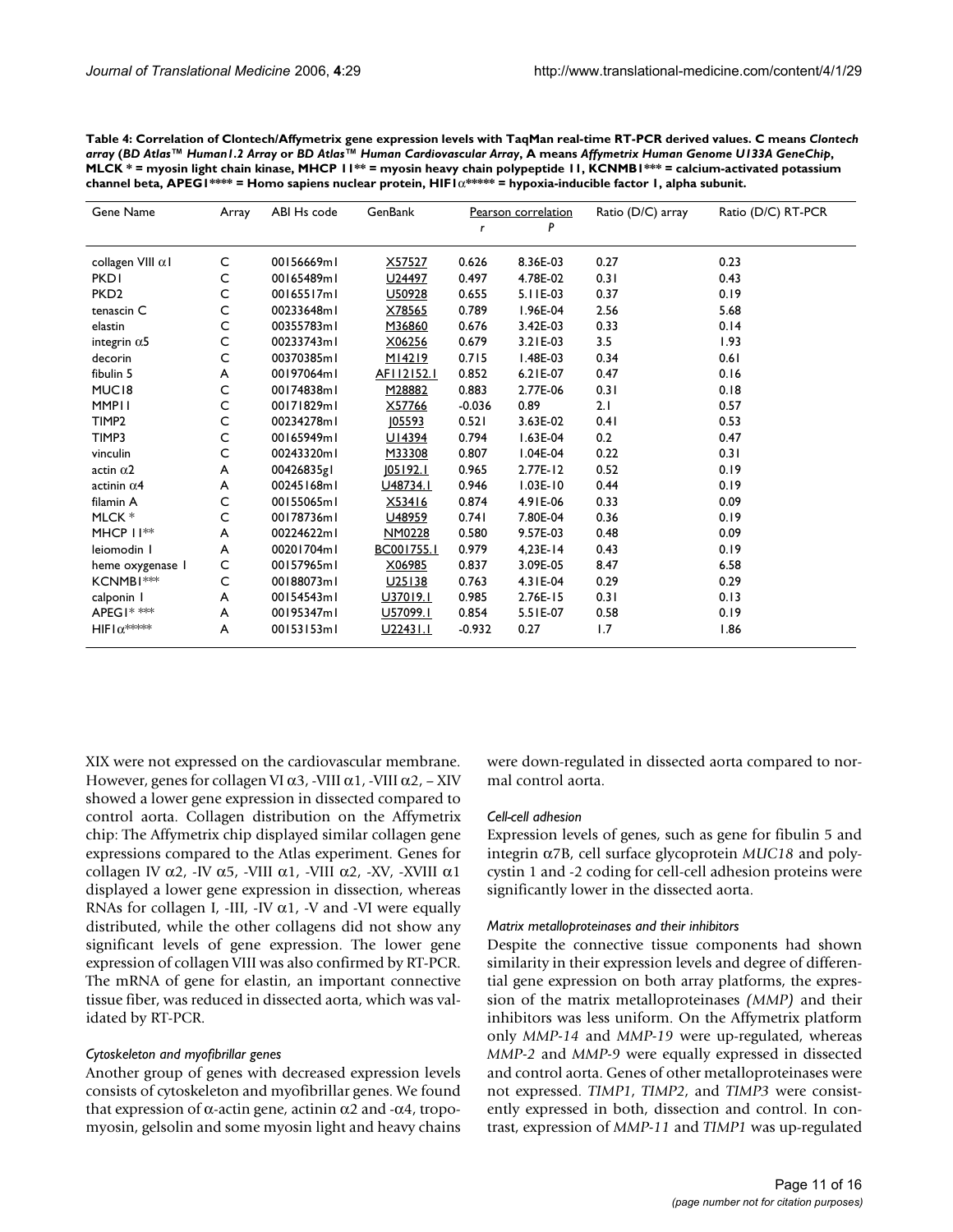in dissection, as found on Clontech platform, whereas *TIMP2* and *TIMP3* were down-regulated. The differential expression of both, *TIMP2* and *TIMP3* was confirmed by real time PCR.

#### *Gene groups with predominant up-regulation in dissected aorta*

#### *Inflammation and apoptosis*

Expression of several genes associated with inflammation processes, e.g. genes coding for the inflammatory chemokines, as interleukines *(IL*), *IL-2*, *IL-6* and *IL-8*, were upregulated in dissected aorta. Some stress response genes, as 90-kDa heat-shock protein A (*HSP90A*), *HSP60*, and *HSP27* were also up-regulated in dissection. Only one gene related to apoptosis, caspase 1 was up-regulated in dissection.

#### *Blood and hemostasis*

Genes of some blood components and components of coagulation and lysis pathways, for example, gene for heme oxygenase 1, endothelial plasminogen activator inhibitor, *PAI1* or thrombomodulin were up-regulated in the freshly dissected aorta.

#### *Proliferation, transcription and translation*

We observed differential expression of some genes related to cell growth in dissection and normal aorta, some genes were up-regulated, others down-regulated.

#### **Discussion**

Molecular features underlying the pathogenesis of aortic dissection are still enigmatic. Knowledge of the differential gene expression in dissected compared to the normal aorta may help to identify candidate genes for further studies allowing insights into the pathogenesis of aortic dissection. We proposed that some stable disfunctions in gene expression may underlie the development of aortic dissection. Sixty-six differentially expressed genes have been found and described in our previous study of aortic dissection [12]. Up-regulated genes in aortic dissection were involved in inflammation, extracellular matrix proteolysis, proliferation, transcription and translation processes. Down-regulated genes coded for extracellular matrix, adhesion and cytoskeletal proteins. Although the differences were significant, insufficient number of genes on the cDNA array and the absence of any verification of differential gene expression made the results of preliminary character.

In the present study we analyzed the gene expression in the aortic wall of acute Stanford A dissection and compared it with normal control aorta using two different microarray platforms followed by independent verification by real-time RT-PCR. We followed different strategies to study aortic dissection further and verify our previous and new findings concerning differentially expressed genes. First of all, we collected new tissue samples. Whereas multiorgan donors in our pilot study were significantly younger than patients with aortic dissection disease, we brought the age of both groups into line. The samples were analyzed with the previously used cDNA array (Atlas Human Broad I). Additionally, we used the Atlas Human Cardiovascular array containing probes for genes, which are highly specific for cardiovascular systems. Since some genes were in common on both Clontech filter arrays, an internal control was possible to verify the results from the Clontech platform. As a further result, we found the same genes being up- or down-regulated compared with our first study, thus confirming the findings from our pilot study [12]. Although data on expression profiles of control and dissected aorta has been confirmed between groups and arrays used in both studies, pilot and the present one, the further extension of genes under analysis was definite necessarily.

Eight samples, four aortic samples obtained from patients with type A acute aortic dissection and four control samples obtained from multiorgan donors, were studied on Affymetrix microarrays with more than 22,000 features corresponding human genes/ESTs. About 60% of the genes with altered expression in the dissected versus normal aorta were down-regulated in the dissected aorta. An interesting observation is the high percentage of downregulated genes that are related to extracellular matrix, cell to cell adhesion, and cytoskeleton structures. It suggests that pathology of aortic dissection results from a loss of gene function. Smooth muscle cells (SMCs) in the media where the dissection occurs either seem to produce less proteins maintaining the stability of the aortic wall structure, or the number of SMCs themselves expressing these genes is reduced [23,24].

#### *Extracellular matrix (ECM)*

The human aorta consists of three distinct layers: tunica intima, tunica media, and tunica adventitia. The media where the dissecting process takes place is the thickest layer in cross section and contains fenestrated elastin separated by smooth muscle cells, collagen chains and ground substance such as proteoglycans and glycoproteins [25-27]. Human aorta contains 12–24 g collagen and 28–32 g elastin per 100 g tissue [26]. Whereas collagen fibers provide strength and resistance to stretching, elastin provides elasticity and is very essential in the ascending aorta especially close to the heart [24-29]. The major types of collagen found in dissected and control aorta are collagen I and III [30-32]. Type IV collagen, the major component of basement membranes and basal laminae surrounding smooth muscles and nerves [26,29,30], is a family of six homologous chains  $(\alpha1-\alpha6)$ ] that have tissue-specific distribution. Heavily thickened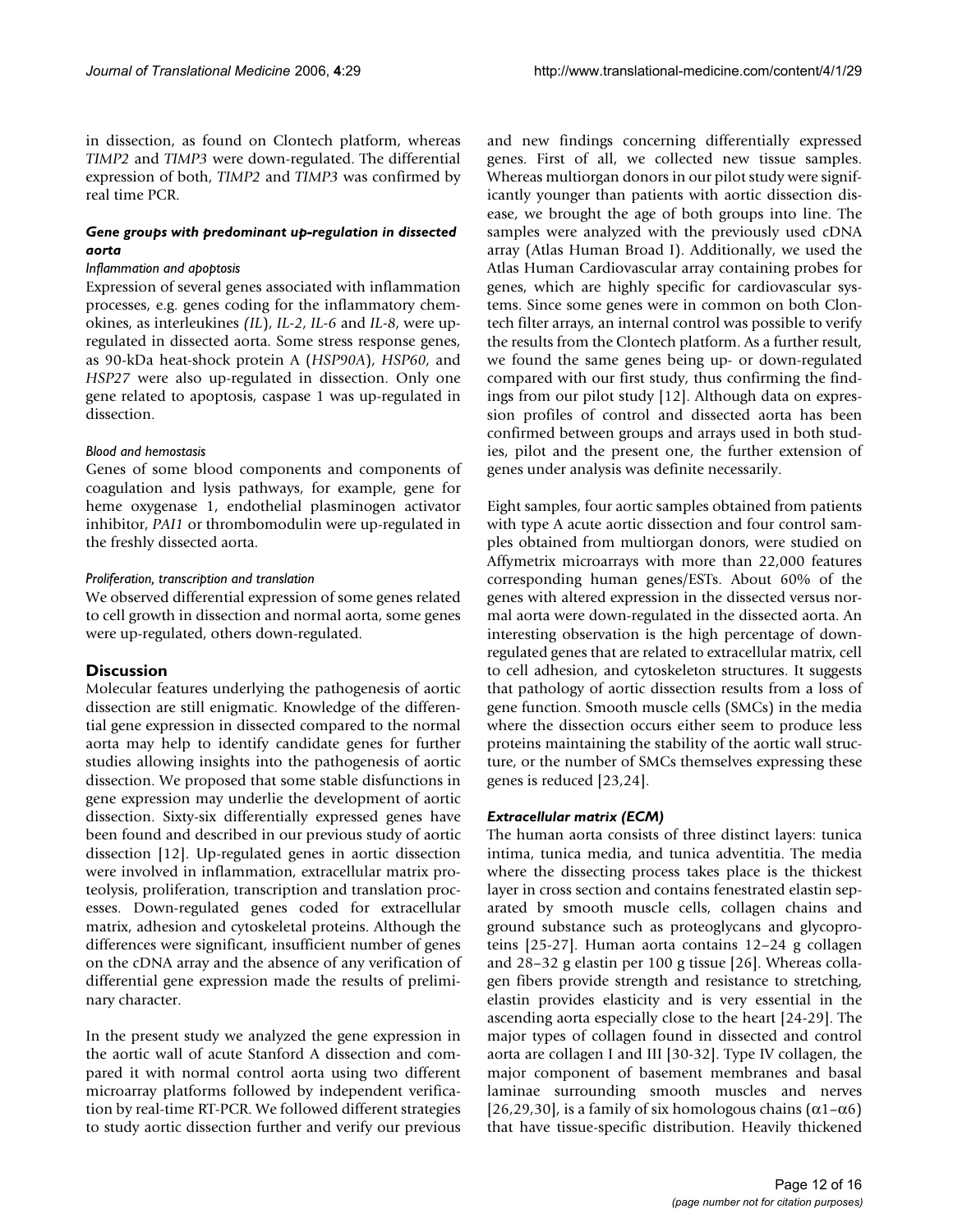type IV collagen structures surrounding individual smooth muscle cells were found in fibrous plaques but never in unaffected intima [30,31]. The chains of type IV collagen are assembled into supramolecular networks that differ in the chain composition. Six chains of type IV collagen are distributed in three major networks  $\alpha$ 1/α2, α3/  $\alpha$ 4/α5, and  $\alpha$ 1/α2/α5/α6 [32].

Gene expression of collagen IV  $\alpha$ 2 and - $\alpha$ 5 was down-regulated in the dissected aorta. Sariola [33] had already shown defects in type IV collagen around medial smooth muscle cells when analyzing dissected aorta by immunohistochemistry. Defects in smooth muscle cell basal laminae were found throughout the media in cystic medial degeneration and in medionecrosis. Similar to our experiment no defects in the expression of interstitial collagens type I and III were seen in the dissecting aortas. The authors concluded that local changes in the basement laminae of the medial layer are important in the pathogenesis of the aortic dissection. This observation was confirmed by Ishii and Asuwa who also compared dissected and normal aortic wall by immunohistochemistry [34]. They also detected a significant higher concentration of MMP-2 and MMP-9 proteins at the beginning of dissection near the "entry" whereas in intact areas of the same aorta MMP-2 and MMP-9 proteins were not increased. We did not observe any differential expression of *MMP-2* and *MMP-9* in dissected and control aorta. A possible explanation is that our gene expression studies considered the whole aortic wall and not especially the "entry site" of the dissection.

Apart from collagen IV we found a decreased gene expression of collagen XVIII and of the proteoglycan decorin in the dissected aorta, which proteins have a high affinity to collagen I and III fibrils.

Studies of aortic aneurysms have already shown a significant reduction of elastin content in the diseased aortic wall, which probably occurs due to a high elastase activity [35,36]. We were also able to demonstrate a reduced gene expression of elastin in dissection nevertheless in contrast to aneurysmal degradation, we could not detect elastase (*MMP-12*) expression on the array. On the contrary, our Affymetrix experiments showed a higher gene expression of the matrix metalloproteinases 11,-14 and -19. MMP-11 and MMP-14 degrade fibronectin and proteoglycanes, and MMP-14, additionally, – the major collagens I-III [37]. MMP-19, a recently discovered member of the zincdependent proteolytic enzymes, is able to process various proteins of the basement membranes [38,39]. Titz and colleagues treated tumor extracellular matrix with recombinant MMP-19 and analyzed its effect on capillary like formation [39]. MMP-19 preferentially cleaves nidogen-1, which interferes with its cross link abilities for extracellular matrix proteins, especially laminin-1 and type IV collagen. As a consequence, the capillary-like structure formation was inhibited. The authors concluded that MMP-19 might be one of the enzymes that interferes with stabilization or maturation of nascent vasculature. We believe that MMP-19 might play a key role in propagating dissection by degrading type IV collagen in the vasa vasorum and the basal laminae surrounding smooth muscle cells in the media.

The ECM contains many glycoproteins which bind to cell surface components, and mediate cell-matrix connections and cell to cell contacts [26]. We detected decreased expression levels of some of these genes in the dissected aorta, for example, genes coding for fibulin 5, cell surface glycoprotein MUC18, SPARC-like 1 (osteonectin), clusterin and connexin 43. Additionally, expression of several integrin genes was also decreased in diseased aorta. Integrins are adhesion receptors on the cell surface. Tissue remodeling is dependent on integrin-matrix signaling and interaction [27].

In our pilot study [12] we described that expression of polycystin 1 was lower in dissected aorta samples. In the present study we observed decreased expression of both genes for polycystin 1 and -2. Polycystins function as matrix receptors to link ECM to the actin cytoskeleton via focal adhesion proteins [40,41]. Mutations of these genes cause autosomal dominant polycystic kidney disease and familiar clustering of aortic dissection events, and supraaortal dissection or cerebral artery aneurysm in this disease have already been described [42].

#### *Smooth muscle and cytoskeleton proteins*

We noticed reduced expression levels of some myofibrillar genes belonging to the contractile system of smooth muscle cells in dissection. A possible explanation could be a depletion of smooth muscle cells in the media of the dissected aorta. However, loss of contractility means reduced strength in resisting to pulsating hemodynamic forces.

The cytoskeleton is a dynamic intracellular network influencing cell morphology and motility as well as intracellular transport. The cytoskeleton is composed of three principal types of protein filaments: actin filaments, intermediate filaments and microtubuli. The major cytoskeletal protein in most cells is actin, which polymerizes to form actin filaments (microfilaments). These filaments are organized in actin bundles. Actin binds a lot of crosslinking proteins [27]. In our studies gene expression of actin  $\alpha$ 2 itself and some of the actin-binding proteins (actinin α1 and -α4, vinculin, gelsolin, filamin A, macrophin or actin binding protein ABP620) were reduced in dissection.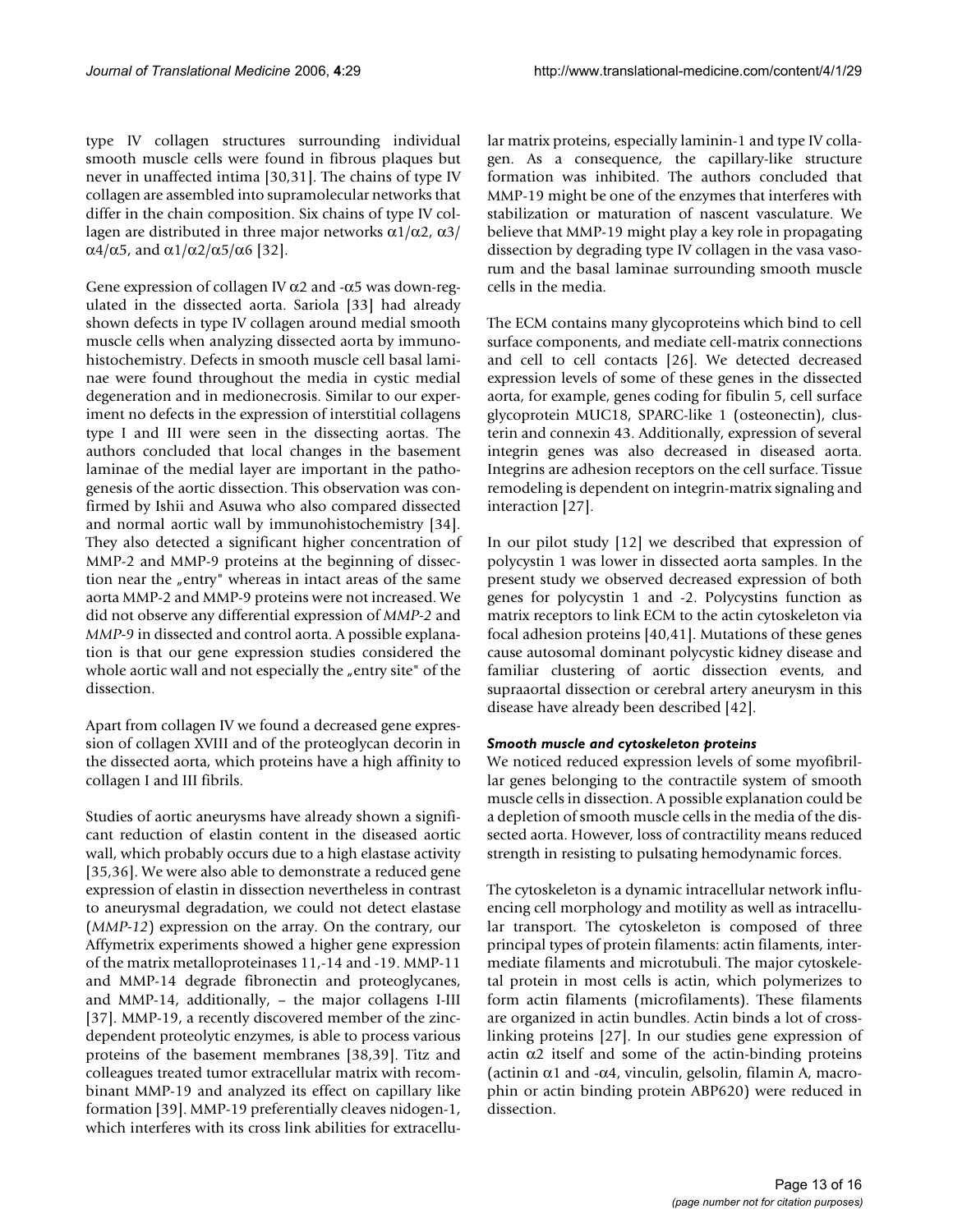#### *Inflammation*

A lot of genes being involved in inflammation were upregulated in the dissected aorta, *e.g*., the inflammatory chemokines *IL-2*, *IL-6* and *IL-8*, or integrin αM and integrin  $\alpha$ 2, which bind to lymphocytes or macrophages.

#### *Protein turnover*

Our recent pilot study had shown an upregulation of several genes being involved in cell proliferation and considered this as result of an injury and repair mechanism [12]. In our new comparative gene expression studies some transcription and translation factors were up-regulated, whereas others were down-regulated.

#### *Blood and hemostasis*

Some genes being substantially important for blood cells as heme oxygenase 1 or for blood coagulation and lysis such as endothelial plasminogen activator inhibitor 1 were up-regulated in dissection. This may be a consequence of the dissection process itself. In our recent study we have compared nondissected and dissected aortic wall areas of the same tissue sample and had found no significant difference in their gene expression patterns [12]. Nevertheless, Stanford A patients undergo emergency surgery within 24 h after acute dissection and there may be some blood components left in the tunica media.

#### **Conclusion**

Although the clinical significance of the present study cannot be definitely estimated yet, the data on differential gene expression illustrate the underlying biological processes involved in aortic dissection formation. Gene expression studies comparing acutely dissected ascending aorta and normal control aorta have shown major differences. Whereas some genes mediating inflammation were up-regulated in dissection, a lot of genes mediating stability and integrity of the aortic wall were down-regulated. Aortic dissection seems to be the dramatic endpoint of a longer lasting process of degeneration and insufficient remodeling of the aortic wall. Expression profiling of aortic dissection was capable of detecting biologically important changes in gene expression, which are probably associated exclusively with aortic dissection with excellent fidelity while revealing important down-stream effects of tissue remodeling and dysfunction of aortic structures for future in-depth studies. Indeed, we already examined the expression and localization of some extracellular matrix components, cytoskeleton and adhesion proteins in a further immunohistochemical study of normal and dissected aorta (manuscript in preparation).

#### **Competing interests**

The author(s) declare that they have no competing interests.

#### **Authors' contributions**

B. T. Weis-Müller and O. Modlich evenly contributed to this study and share the first-authorship. Experiments and data analysis were mainly done by Dr. O. Modlich. Dr. B.T. Weis-Müller covered the clinical part of the study and wrote the paper.

#### **Additional material**

## **Additional File 1**

Genes identified by SAM as differentially expressed between dissected and control groups by use of Human Clontech cDNA arrays*.*

Click here for file

[\[http://www.biomedcentral.com/content/supplementary/1479-](http://www.biomedcentral.com/content/supplementary/1479-5876-4-29-S1.doc) 5876-4-29-S1.doc]

# **Additional File 2**

Genes identified by SAM as differentially expressed between dissected and control groups by use of Cardiovascular Clontech cDNA arrays*.*

Click here for file

[\[http://www.biomedcentral.com/content/supplementary/1479-](http://www.biomedcentral.com/content/supplementary/1479-5876-4-29-S2.doc) 5876-4-29-S2.doc]

# **Additional File 3**

Genes identified by SAM as differentially expressed between dissected and control groups by use of Affymetirx HG-U133A microarrays*.*

Click here for file

[\[http://www.biomedcentral.com/content/supplementary/1479-](http://www.biomedcentral.com/content/supplementary/1479-5876-4-29-S3.xls) 5876-4-29-S3.xls]

# **Additional File 4**

Genes involved in discrimination between control and dissected aorta samples ordered by VIP as defined by SIMCA-P software using Human arrays (Clontech platform). PLS-DA results are listed together with P values from t test for corresponding genes for Human and Affymetrix arrays*.*

Click here for file

[\[http://www.biomedcentral.com/content/supplementary/1479-](http://www.biomedcentral.com/content/supplementary/1479-5876-4-29-S4.doc) 5876-4-29-S4.doc]

# **Additional File 7**

*Validation of PLS-DA for control* versus *dissected aorta samples by permutation. A, by use of 44 genes selected from Human Broad I array, Clontech platform. B, by use of 30 genes selected from Cardiovascular cDNA array, Clontech platform. C, by use of 79 gene probes selected from the Affymetrix GeneChip microarray. The* horizontal axis *is the value* R*2 and*  Q*2. The two values on the right hand corner* r *= 1 correspond to the values of value* R*2 and* Q*2 for the actual data. Each* symbol *represents a result of permutation.*

Click here for file

[\[http://www.biomedcentral.com/content/supplementary/1479-](http://www.biomedcentral.com/content/supplementary/1479-5876-4-29-S7.DOC) 5876-4-29-S7.DOC]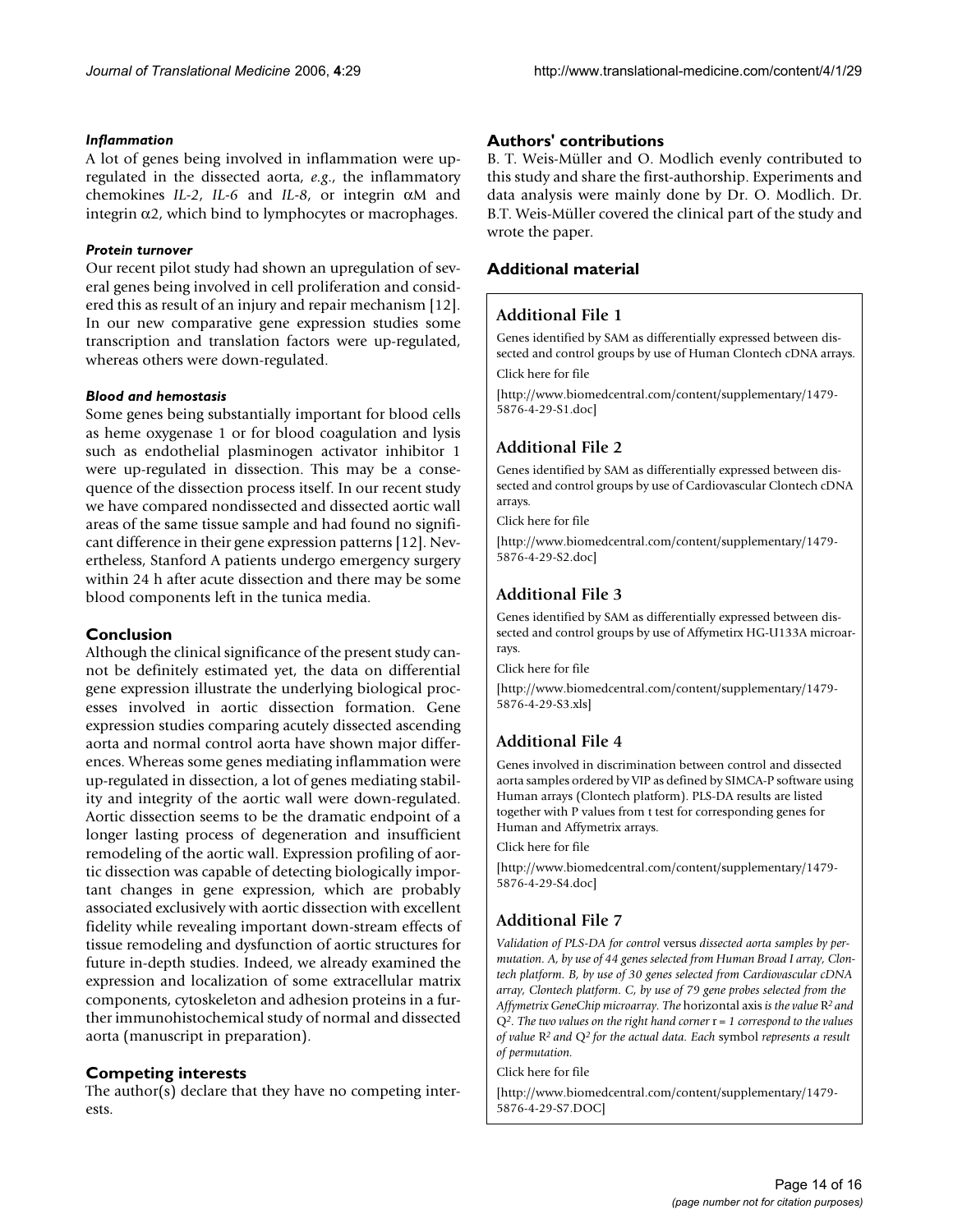#### **Additional File 5**

Genes involved in discrimination between control and dissected aorta samples ordered by VIP as defined by SIMCA-P software using Cardiovascular arrays (Clontech platform). PLS-DA results are listed together with P values from t test for corresponding genes for Cardiovascular and Affymetrix arrays*.*

#### Click here for file

[\[http://www.biomedcentral.com/content/supplementary/1479-](http://www.biomedcentral.com/content/supplementary/1479-5876-4-29-S5.doc) 5876-4-29-S5.doc]

### **Additional File 6**

Genes involved in discrimination between control and dissected aorta samples ordered by VIP as defined by SIMCA-P software using data from Affymetrix platform. PLS-DA results are listed together with P values from t test for corresponding genes for Affymetrix arrays*.*

#### Click here for file

[\[http://www.biomedcentral.com/content/supplementary/1479-](http://www.biomedcentral.com/content/supplementary/1479-5876-4-29-S6.doc) 5876-4-29-S6.doc]

#### **Additional File 8**

Contains scaled to fixed target signal intensity TGT of 100 RSU fluorescent intensities of all hybridization probes obtained from HG-133A microarrays (Affymetrix platform)*.*

#### Click here for file

[\[http://www.biomedcentral.com/content/supplementary/1479-](http://www.biomedcentral.com/content/supplementary/1479-5876-4-29-S8.xls) 5876-4-29-S8.xls]

#### **Additional File 9**

Contains raw expression data obtained from Human Broad I arrays (Clontech platform)*.*

Click here for file

[\[http://www.biomedcentral.com/content/supplementary/1479-](http://www.biomedcentral.com/content/supplementary/1479-5876-4-29-S9.xls) 5876-4-29-S9.xls]

#### **Additional File 10**

Contains raw expression data obtained from Cardiovascular arrays (Clontech platform)*.*

Click here for file

[\[http://www.biomedcentral.com/content/supplementary/1479-](http://www.biomedcentral.com/content/supplementary/1479-5876-4-29-S10.xls) 5876-4-29-S10.xls]

#### **Acknowledgements**

This study was funded by the "Forschungskommision der Medizinischen Fakultät" of the Heinrich-Heine-University of Düsseldorf.

#### **References**

- 1. Sawhhney NS, deMaria AN, Blanchard DG: **[Aortic intramural](http://www.ncbi.nlm.nih.gov/entrez/query.fcgi?cmd=Retrieve&db=PubMed&dopt=Abstract&list_uids=11591580) [hematoma. An increasingly recognized and potentially fatal](http://www.ncbi.nlm.nih.gov/entrez/query.fcgi?cmd=Retrieve&db=PubMed&dopt=Abstract&list_uids=11591580) [entity.](http://www.ncbi.nlm.nih.gov/entrez/query.fcgi?cmd=Retrieve&db=PubMed&dopt=Abstract&list_uids=11591580)** *Chest* 2001, **120:**1340-6.
- 2. Evangelista A, Mukherjee D, Mehta RH, O'Gara PT, Fattori R, Cooper JV, Isselbacher E, Suzuki T, Eagle KA, (IRAD) Investigators: **[Aortic](http://www.ncbi.nlm.nih.gov/entrez/query.fcgi?cmd=Retrieve&db=PubMed&dopt=Abstract&list_uids=15710757) [intramural hematoma of the aorta: a mystery in evolution.](http://www.ncbi.nlm.nih.gov/entrez/query.fcgi?cmd=Retrieve&db=PubMed&dopt=Abstract&list_uids=15710757)** *Circulation* 2005, **111:**1063-70.
- 3. Larson EW, Edwards W: **[Risk factors for aortic dissection: A](http://www.ncbi.nlm.nih.gov/entrez/query.fcgi?cmd=Retrieve&db=PubMed&dopt=Abstract&list_uids=6702637) [necropsy study of 161 cases.](http://www.ncbi.nlm.nih.gov/entrez/query.fcgi?cmd=Retrieve&db=PubMed&dopt=Abstract&list_uids=6702637)** *Am J Cardiol* 1984, **53:**849-55.
- 4. Gray JR, Bridges AB, Faed MJW, Pringle T, Bams P, Dean J, Boxer M: **[Ascertainment and severity of Marfan syndrome in a Scot](http://www.ncbi.nlm.nih.gov/entrez/query.fcgi?cmd=Retrieve&db=PubMed&dopt=Abstract&list_uids=8151638)[tish population.](http://www.ncbi.nlm.nih.gov/entrez/query.fcgi?cmd=Retrieve&db=PubMed&dopt=Abstract&list_uids=8151638)** *J Med Genet* 1994, **31:**51-4.
- 5. Raghunath M, Nienaber C, Kodolitsch Y: **100 Jahre Marfan-Syndrom-eine Bestandsaufnahme.** *Dt Ärztebl* 1997, **94:**. A-821/B-681/C-637
- 6. Pyeritz RE, Mc Kusick VA: **[The Marfan syndrome: diagnosis and](http://www.ncbi.nlm.nih.gov/entrez/query.fcgi?cmd=Retrieve&db=PubMed&dopt=Abstract&list_uids=370588) [management.](http://www.ncbi.nlm.nih.gov/entrez/query.fcgi?cmd=Retrieve&db=PubMed&dopt=Abstract&list_uids=370588)** *N Engl J Med* 1979, **300:**772-7.
- 7. Coselli JS, Le Maire SA, Büket S: **[Marfan syndrome: The variabil](http://www.ncbi.nlm.nih.gov/entrez/query.fcgi?cmd=Retrieve&db=PubMed&dopt=Abstract&list_uids=7877225)[ity and outcome of operative management.](http://www.ncbi.nlm.nih.gov/entrez/query.fcgi?cmd=Retrieve&db=PubMed&dopt=Abstract&list_uids=7877225)** *J Vasc Surg* 1995, **21:**432-43.
- 8. Habbal MHE: **[Cardiovascular manifestations of Marfan's syn](http://www.ncbi.nlm.nih.gov/entrez/query.fcgi?cmd=Retrieve&db=PubMed&dopt=Abstract&list_uids=1539527)[drome in the young.](http://www.ncbi.nlm.nih.gov/entrez/query.fcgi?cmd=Retrieve&db=PubMed&dopt=Abstract&list_uids=1539527)** *Am Heart J* 1992, **123:**752-57.
- 9. Murdoch JL, Walker BA, Halpern BA, Kuzma JW, McKusick VA: **[Life](http://www.ncbi.nlm.nih.gov/entrez/query.fcgi?cmd=Retrieve&db=PubMed&dopt=Abstract&list_uids=5011789) [expectancy and causes of death in the Marfan syndrome.](http://www.ncbi.nlm.nih.gov/entrez/query.fcgi?cmd=Retrieve&db=PubMed&dopt=Abstract&list_uids=5011789)** *N Engl J Med* 1972, **286:**804-808.
- 10. Serry C, Agomuhoh O, Goldin M: **Review of Ehlers-Danlos syndrome.** *J Cardiovasc Surg* 1988, **29:**530-4.
- 11. Mueller BT: **Gibt es eine angeborene oder erworbene Prädisposition zur Aortendissektion.** 2004 [[http://diss.ub.uni-duessel](http://diss.ub.uni-duesseldorf.de/ebib/diss/show?dissid=1219) [dorf.de/ebib/diss/show?dissid=1219](http://diss.ub.uni-duesseldorf.de/ebib/diss/show?dissid=1219)]. Habilitationsschrift an der Medizinischen Fakultät der Universität Düsseldorf
- 12. Mueller BT, Modlich O, Prisack HB, Bojar H, Schipke JD, Goecke T, Feindt P, Petzold T, Gams F, Müller W, Hort W, Sandmann W: **[Gene](http://www.ncbi.nlm.nih.gov/entrez/query.fcgi?cmd=Retrieve&db=PubMed&dopt=Abstract&list_uids=12323180) [expression profiles in the acutely dissected human aorta.](http://www.ncbi.nlm.nih.gov/entrez/query.fcgi?cmd=Retrieve&db=PubMed&dopt=Abstract&list_uids=12323180)** *Eur J Vasc Endovasc Surg* 2002, **24:**356-64.
- 13. Editorials: **Suitability criteria for manuscripts utilizing genomics arrays technology.** *Circ Res* 2001, **89:**469.
- 14. Quackenbush J: **[Computational analysis of microarray data.](http://www.ncbi.nlm.nih.gov/entrez/query.fcgi?cmd=Retrieve&db=PubMed&dopt=Abstract&list_uids=11389458)** *Nat Rev Genet* 2001, **2:**418-27.
- 15. Chee MS, Hubbell E, Berno A, Huang XC, Stern D, Winkler J, Lockhart DJ, Morris MS, Fodor SP: **[Accessing genetic information](http://www.ncbi.nlm.nih.gov/entrez/query.fcgi?cmd=Retrieve&db=PubMed&dopt=Abstract&list_uids=8849452) [with high-density DNA-arrays.](http://www.ncbi.nlm.nih.gov/entrez/query.fcgi?cmd=Retrieve&db=PubMed&dopt=Abstract&list_uids=8849452)** *Science* 1996, **274:**610-14.
- 16. Alon U, Barkai N, Notterman DA, Gish K, Ybarra S, Mack D, Levine AJ: **[Broad patterns of gene expression revealed by clustering](http://www.ncbi.nlm.nih.gov/entrez/query.fcgi?cmd=Retrieve&db=PubMed&dopt=Abstract&list_uids=10359783) [analysis of tumor and normal colon tissues probed by oligo](http://www.ncbi.nlm.nih.gov/entrez/query.fcgi?cmd=Retrieve&db=PubMed&dopt=Abstract&list_uids=10359783)[nucleotide arrays.](http://www.ncbi.nlm.nih.gov/entrez/query.fcgi?cmd=Retrieve&db=PubMed&dopt=Abstract&list_uids=10359783)** *Proc Natl Acad Sci USA* 1999, **96:**6745-50.
- 17. Rockett JC, Hellmann GM: **[Confirming microarray data is it](http://www.ncbi.nlm.nih.gov/entrez/query.fcgi?cmd=Retrieve&db=PubMed&dopt=Abstract&list_uids=15028276) [really necessary?](http://www.ncbi.nlm.nih.gov/entrez/query.fcgi?cmd=Retrieve&db=PubMed&dopt=Abstract&list_uids=15028276)** *Genomics* 2004, **83:**541-549.
- 18. Tusher V, Tibshirani R, Chu G: **[Significance analysis of microar](http://www.ncbi.nlm.nih.gov/entrez/query.fcgi?cmd=Retrieve&db=PubMed&dopt=Abstract&list_uids=11309499)[rays applied to transcriptional responses to ionizing radia](http://www.ncbi.nlm.nih.gov/entrez/query.fcgi?cmd=Retrieve&db=PubMed&dopt=Abstract&list_uids=11309499)[tion.](http://www.ncbi.nlm.nih.gov/entrez/query.fcgi?cmd=Retrieve&db=PubMed&dopt=Abstract&list_uids=11309499)** *Proc Natl Acad Sci USA* 2001, **98:**5116-21.
- 19. UMETRICS Academy: *Multivariate data analysis and modelling* 2002:378.
- 20. Nguyen DV, Rocke DM: **[Multi-class cancer classification via par](http://www.ncbi.nlm.nih.gov/entrez/query.fcgi?cmd=Retrieve&db=PubMed&dopt=Abstract&list_uids=12217913)[tial least squares with gene expression profiles.](http://www.ncbi.nlm.nih.gov/entrez/query.fcgi?cmd=Retrieve&db=PubMed&dopt=Abstract&list_uids=12217913)** *Bioinformatics* 2002, **18:**1216-1226.
- 21. Eriksson L, Johansson E, Lindgren F, Sjostrom M, Wold S: **[Megavar](http://www.ncbi.nlm.nih.gov/entrez/query.fcgi?cmd=Retrieve&db=PubMed&dopt=Abstract&list_uids=12650589)[iate analysis of hierarchical QSAR data.](http://www.ncbi.nlm.nih.gov/entrez/query.fcgi?cmd=Retrieve&db=PubMed&dopt=Abstract&list_uids=12650589)** *J Comput Aided Mol Des* 2002, **16:**711-726.
- 22. Perez-Enciso M, Tenenhaus M: **[Prediction of clinical outcome](http://www.ncbi.nlm.nih.gov/entrez/query.fcgi?cmd=Retrieve&db=PubMed&dopt=Abstract&list_uids=12607117) [with microarray data: a partial least squares discriminant](http://www.ncbi.nlm.nih.gov/entrez/query.fcgi?cmd=Retrieve&db=PubMed&dopt=Abstract&list_uids=12607117) [analysis \(PLS-DA\) approach.](http://www.ncbi.nlm.nih.gov/entrez/query.fcgi?cmd=Retrieve&db=PubMed&dopt=Abstract&list_uids=12607117)** *Hum Genet* 2003, **112:**581-592.
- 23. Hao H, Gabbiani G, Bochaton-Piallat ML: **[Arterial smooth muscle](http://www.ncbi.nlm.nih.gov/entrez/query.fcgi?cmd=Retrieve&db=PubMed&dopt=Abstract&list_uids=12907463) [cell heterogeneity: implications for atherosclerosis and rest](http://www.ncbi.nlm.nih.gov/entrez/query.fcgi?cmd=Retrieve&db=PubMed&dopt=Abstract&list_uids=12907463)[enosis development.](http://www.ncbi.nlm.nih.gov/entrez/query.fcgi?cmd=Retrieve&db=PubMed&dopt=Abstract&list_uids=12907463)** *Arterioscler Thromb Vasc Biol* 2003, **23:**1510-20.
- 24. Mulvihill ER, Jaeger J, Sengupta R, Ruzzo WL, Reimer C, Lukito S, Schwartz SM: **[Atherosclerotic plaque smooth muscle cells](http://www.ncbi.nlm.nih.gov/entrez/query.fcgi?cmd=Retrieve&db=PubMed&dopt=Abstract&list_uids=15142862) [have a distinct phenotype.](http://www.ncbi.nlm.nih.gov/entrez/query.fcgi?cmd=Retrieve&db=PubMed&dopt=Abstract&list_uids=15142862)** *Arterioscler Thromb Vasc Biol* 2004, **24:**1283-9.
- 25. Bucher O, Wartenberg H: *Kreislaufapparat: Cytology, Histologie und mikroskopische Anatomie des Menschen Volume 12*. Edited by: Bucher. Wartenberg: Hans Huber Verlag, Bern, Auflage; 1997:229-244.
- 26. Petrides PE: *Binde- und Stützgewebe in Biochemie und Pathobiochemie Volume 5*. Edited by: Löffler. Petrides: Springer-Verlag, Berlin, Heidelberg, Auflage; 1997:733-59.
- 27. Hofmann E: *Biochemie der Binde- und Stützgewebe in Medizinische Biochemie Volume 3*. Edited by: Hofmann E. UNI-MED Verlag AG, Bremen, Auflage; 2001:679-85.
- 28. MacLean NF, Dudeck NL, Roach MR: **[The role of radial elastic](http://www.ncbi.nlm.nih.gov/entrez/query.fcgi?cmd=Retrieve&db=PubMed&dopt=Abstract&list_uids=10194499) [properties in the development of aortic dissection.](http://www.ncbi.nlm.nih.gov/entrez/query.fcgi?cmd=Retrieve&db=PubMed&dopt=Abstract&list_uids=10194499)** *J Vasc Surg* 1999, **29:**703-10.